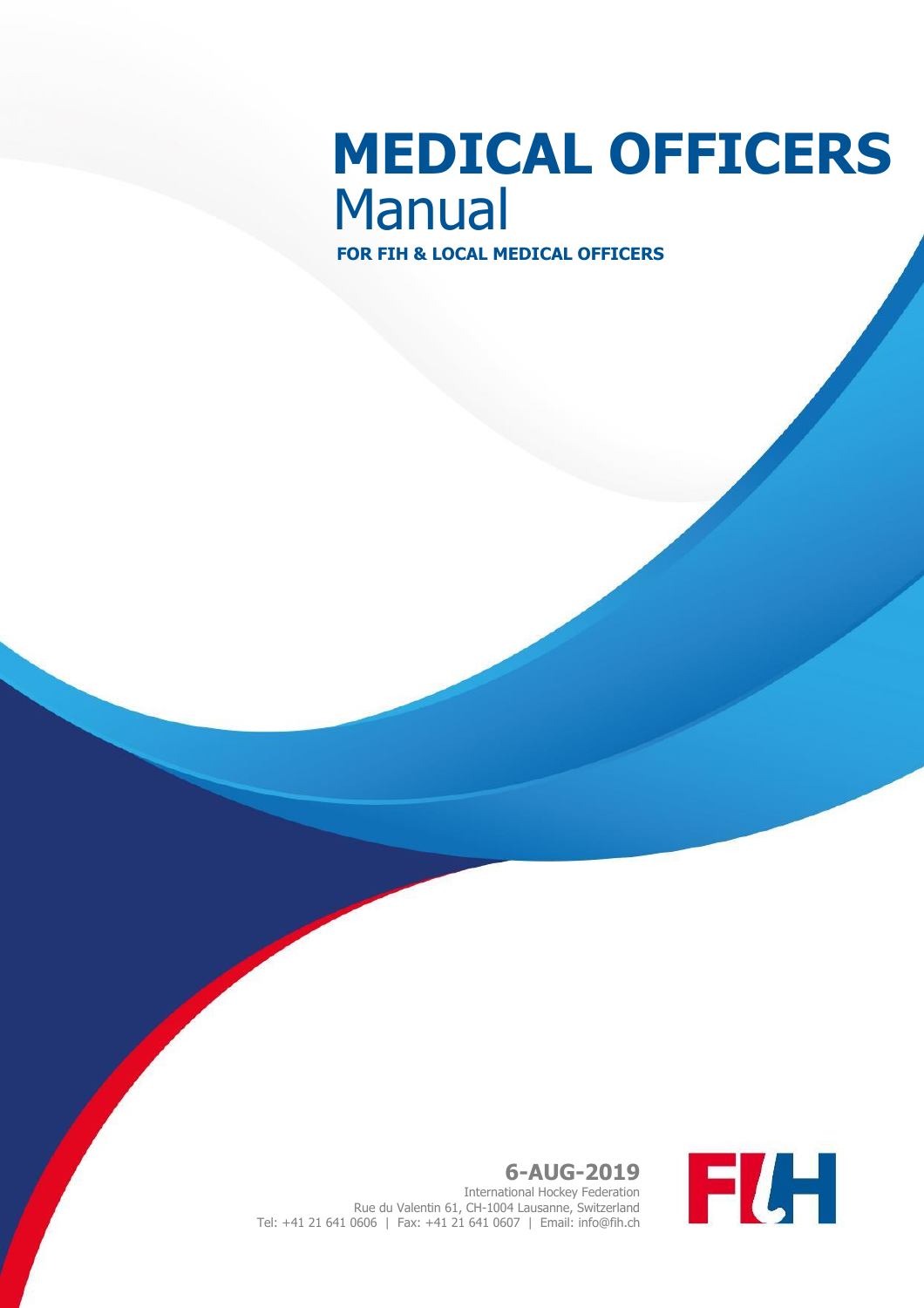# MEDICAL OFFICERS

# **TABLE OF CONTENTS**

| 4. ACTIONS AFTER ARRIVAL AT THE VENUE & BEFORE THE START OF THE TOURNAMENT  11 |
|--------------------------------------------------------------------------------|
|                                                                                |
|                                                                                |
|                                                                                |
|                                                                                |
|                                                                                |
|                                                                                |
|                                                                                |
|                                                                                |
|                                                                                |
|                                                                                |
|                                                                                |
|                                                                                |
|                                                                                |
|                                                                                |
|                                                                                |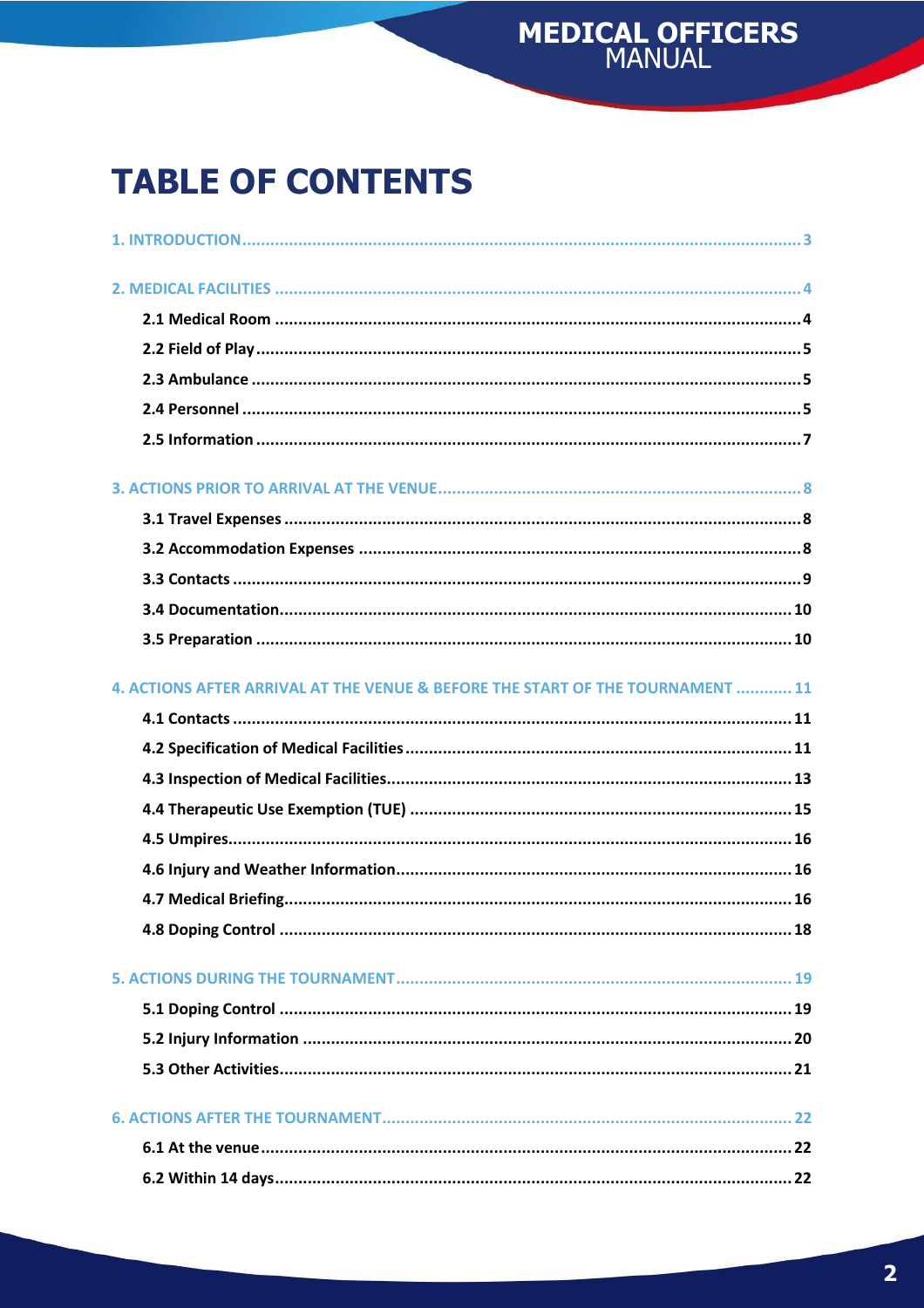## <span id="page-2-0"></span>**1. INTRODUCTION**

The health and welfare of athletes and all others attending an event is a primary concern of FIH and therefore of the host/LOC. A FIH Medical Officer is therefore appointed to selected FIH events, but other facilities and support are also required as part of the hosting responsibilities. This manual is providing each host with information on all medical provisions and procedures which need to be in place for their respective events.

There is a minimum level of services and facilities which must be provided at every event; this is referred to below as 'level A'. If this level of service is not available, the competition should not proceed. Other highly recommended and preferable levels are also specified in this document.

The facilities required include a medical room suitably equipped together with equipment at pitch side. Local personnel is also important, especially a local doctor and, as appropriate, other first aid or ambulance professionals.

The Local Organizing Committee (LOC) is responsible for the contacts and arrangements of medical services, which should be planned and prepared in consultation with the Local Medical Officer the LOC intends to appoint.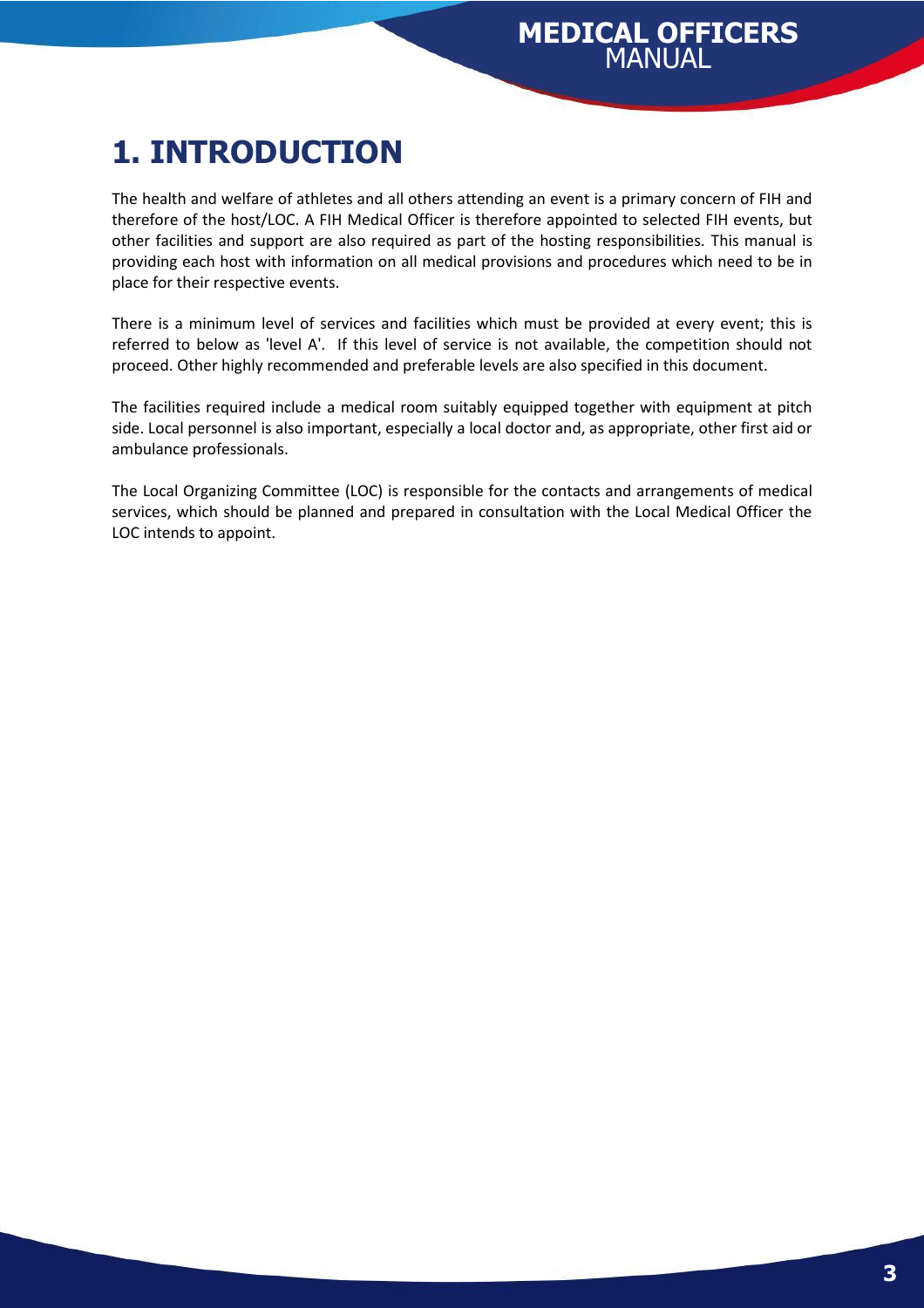# <span id="page-3-0"></span>**2. MEDICAL FACILITIES**

#### <span id="page-3-1"></span>**2.1 MEDICAL ROOM**

A medical room must be provided at the playing venue. It should be located with good and quick access to the field of play and other technical areas.

The room should be well lit and lockable. A sink with hot and cold water is required together with soap and towels. Ideally, a toilet should be in a separate room off the Medical Room or nearby.

#### **The furniture required is:**

- Dedicated area and desk for the FIH Medical Officer and Local Medical Officer Chairs;
- Two treatment tables;
- Lockable cupboard.

**The absolute minimum (level A – without which a competition should not proceed) treatment facilities required are:**

- Stretcher;
- Sterile stitching materials;
- Splints;
- Oxygen and means of administering it;
- Sufficient pain medication (e.g. tramadol/morphine) (noting that these substances are prohibited in sport but can be used in an emergency with a TUE applied for);
- Spinal board;
- Medical collar;
- Automatic external defibrillator (AED);
- Stethoscope;
- A handout providing information about medical support and facilities available.

#### **The following are highly recommended (level B):**

- Sterile/non-sterile bandages (e.g. elastic bandages), slings, Band-Aid type dressings, tape;
- Basic medicines;
- Medicines for gastrointestinal disorders;
- Intravenous equipment and sterile fluids for treatment of severe heat exhaustion (noting that this should only occur in hospital settings and intravenous infusions and/or injections of more than 50 ml per 6 hour period are prohibited except for those legitimately received in the course of hospital admissions or clinical investigations);
- Dispenser for the disposal of used sharp, sterile and non-sterile equipment
- Cold packs;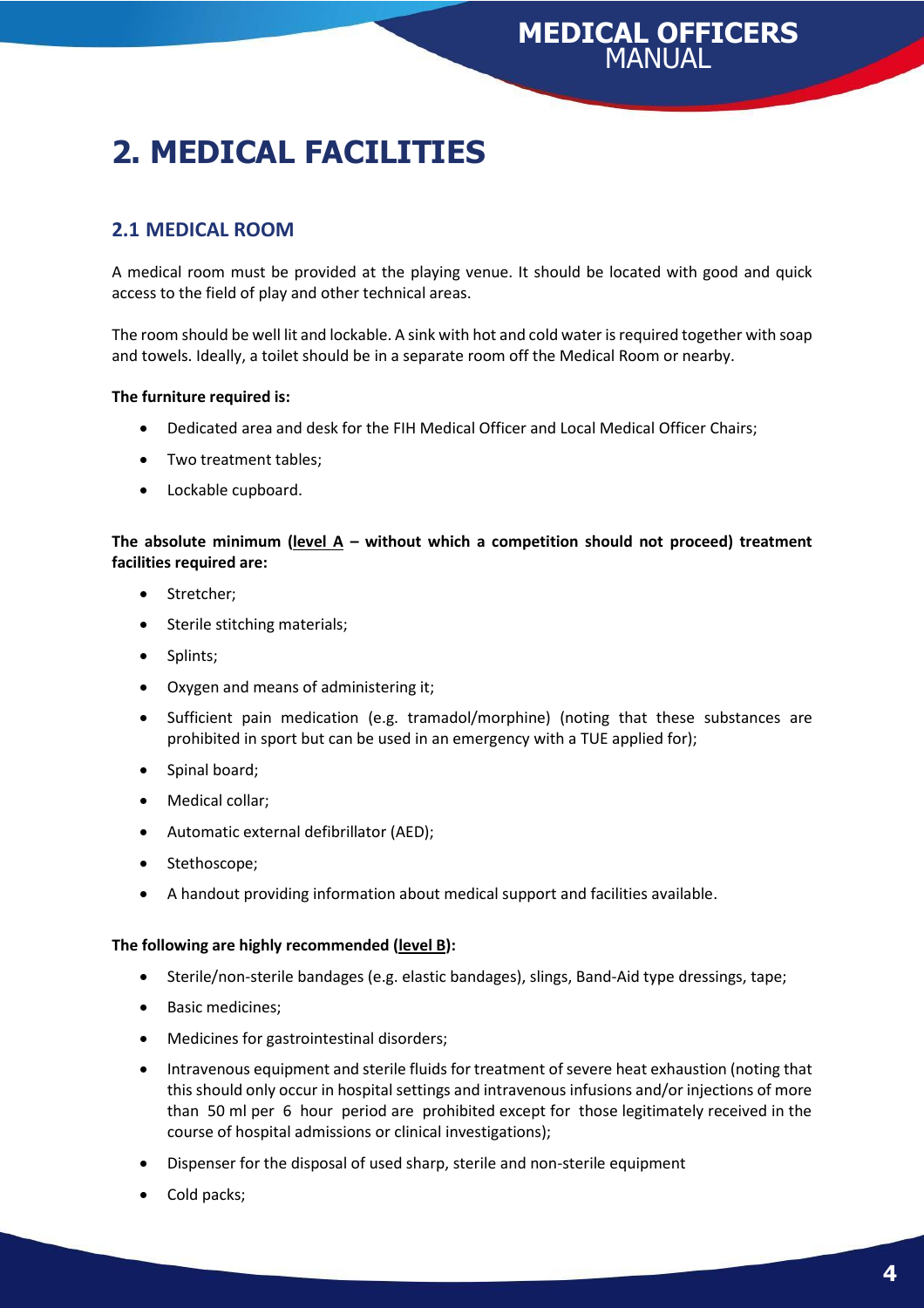- Wound dressings;
- Gloves;
- Blood pressure device.

#### **The following are preferable (level C):**

- Otoscope;
- Aspirix (or a suitable equivalent for treating insect bites);
- Emergency tracheotomy device;
- Wheelchairs;

#### <span id="page-4-0"></span>**2.2 FIELD OF PLAY**

**Equipment required (level A – without which a competition should not proceed) beside each competition field of play is as follows:**

- Stretcher;
- Wood, aluminium or air splints for fractures of upper or lower limbs;
- First aid materials;
- Seating for a doctor and stretcher bearers;
- Spinal board;

The equipment (and related personnel) should be located as centrally as possible in the technical area without interfering with the technical table, team benches and the flow of participants.

<span id="page-4-1"></span>As noted in the section of this manual on technical requirements, a member of staff in the pitch management team must be suitably located and equipped to clean the pitch of any blood stains.

#### **2.3 AMBULANCE**

It is a level A requirement (without which a competition should not proceed) to have a fully equipped ambulance (or similar arranged transport) with a driver on standby with paramedics available. It must be positioned near the field of play with unobstructed access to the field and exit from the venue.

#### <span id="page-4-2"></span>**2.4 PERSONNEL**

A key role in addition to the FIH appointed Medical Officer (FMO) is the Local Medical Officer (LMO) appointed by the Local Organizing Committee. The LMO provides support to and augments the services provided by the FMO.

The duties of both the FMO and LMO are described below: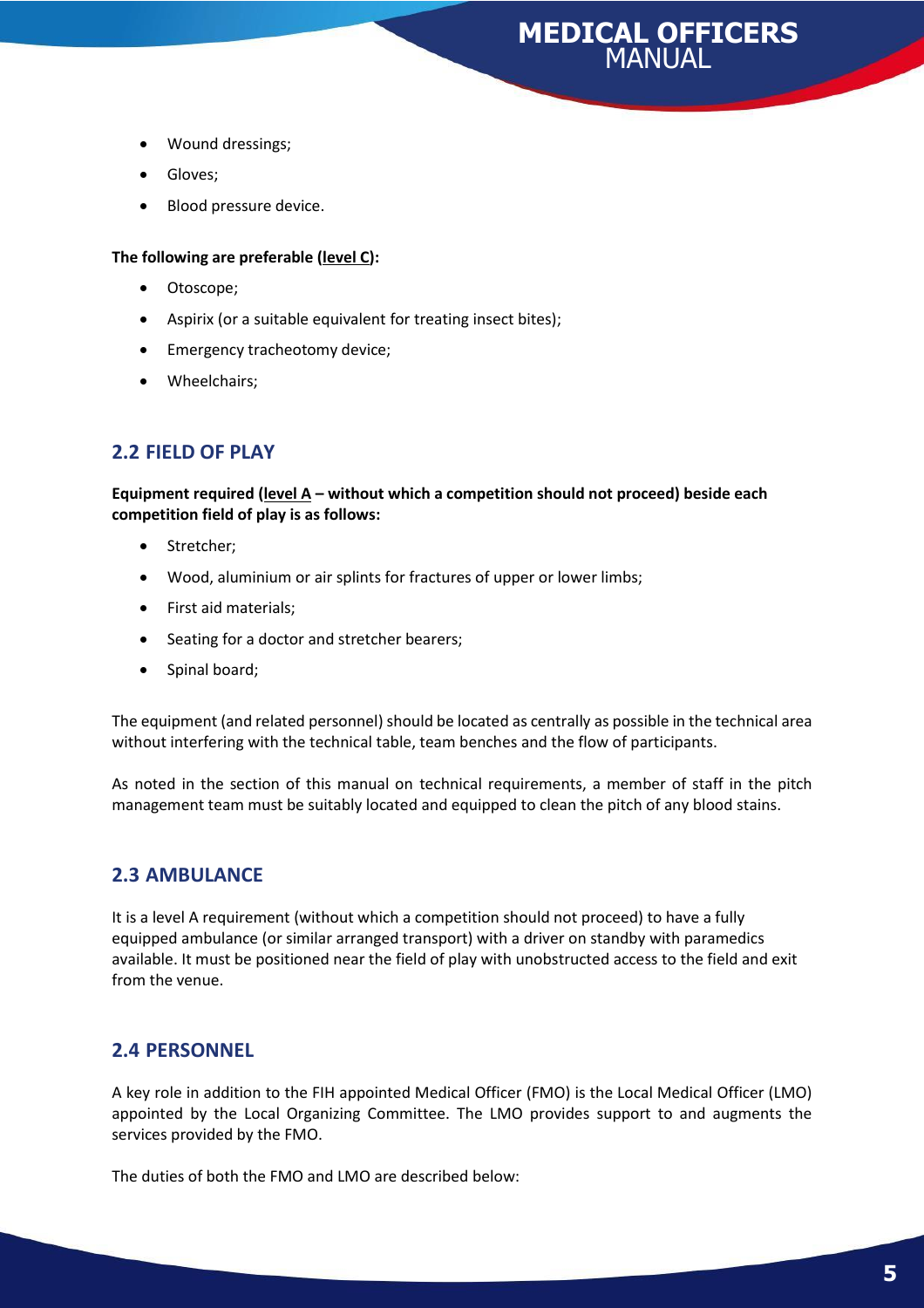#### **FIH MEDICAL OFFICER (FMO)**

- **1.** The FMO is a registered medical practitioner.
- **2.** The FMO is a member of the FIH technical officials' team at the event.
- **3.** The FMO is directly responsible to FIH's on site Sport Operations Manager. The FMO works in close cooperation with the Local Medical Officer as well as the FIH Sport Operations Manager.
- **4.** The FMO serves as the conduit for the medical care of all those who may be involved with the event and is not expected to render care except in a medical emergency. The FMO can act as a doctor on the pitch if requested. The FMO also has a direct responsibility of the medical care of appointed FIH officials.

The FMO can only practice medicine at the event location or the hotel.

- **5.** The FMO is responsible for ensuring (through the LMO as appropriate) that all necessary medical related facilities are provided, and procedures established.
- **6.** The FMO ensures that the doping control facilities are set-up and suitable, in conjunction with FIH's Sport Operations Manager and the Local Medical Officer.
- **7.** The FMO is responsible for ensuring distribution and collection of injury forms from medical personnel. At the end of the event the FMO supplies a full medical report to FIH including a summary of the injury information.
- **8.** The FMO may be asked to participate in FIH research projects.

#### **LOCAL MEDICAL OFFICER (LMO)**

- **1.** The LMO is a registered medical practitioner in the country in which the event is taking place.
- **2.** The LMO is a member of the team of local officials.
- **3.** The LMO is directly responsible to the FMO. The LMO works in close cooperation with the FMO and the organisers of the event.
- **4.** The LMO is responsible for organising and implementing the entire medical facilities available for the duration of the event from the arrival of the first participants to departure of the last (this includes Event Officials).
- **5.** The LMO is responsible for ensuring the arrangements for hospital, ambulance, specialist care, medical coverage of every game played, enough availability of medication and access to these as well as relevant communications.
- **6.** The LMO arranges for the set-up of doping control facilities and supervises its order.
- **7.** The LMO provides support for the FMO as required by the FMO.

#### **Note: The FIH Medical Officer and Local Medical Officer should not be the same individual, unless specifically approved by FIH.**

A local doctor must be on duty at each competition field of play during all matches. It is acceptable for a team of doctors to be rostered to provide this cover.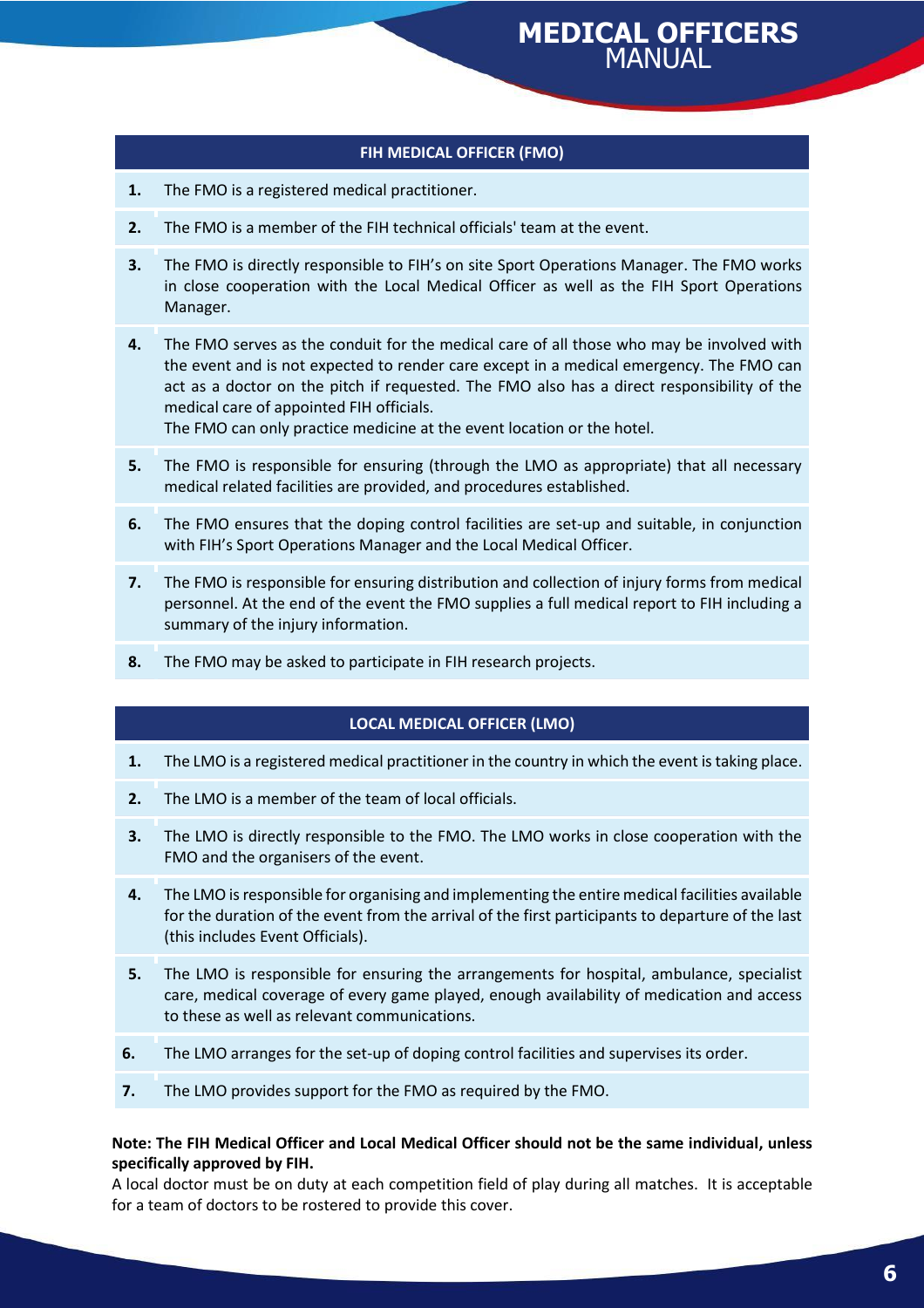It is imperative that a local doctor must be present one hour before the first match starts until one hour after the last match each day. Again, without a doctor present a competition should not proceed.

Well-equipped and experienced first aid personnel, who can work together with the FMO and LMO as a team must also be available.

In addition to the Local Medical Officer, it is desirable that physiotherapy services are available for umpires and other officials. It is excellent if this is available throughout the event and located at the venue, but a callout service or urgent appointments at a nearby practitioner are acceptable.

If a team does not have its own doctor, the FMO must be prepared to assist the team more intensively. This may also be necessary if a team doctor is not present, e.g. because they are accompanying a player to the hospital.

#### <span id="page-6-0"></span>**2.5 INFORMATION**

Information is also a key part of the service provided by a Local Organising Committee. In consultation with the Local Medical Officer, the following information should be compiled:

- Location of and services available at hospitals; if necessary, a combination of hospitals should be researched to ensure that the full range of facilities potentially required is available. For example, a nearby hospital may be useful and accessible for some services but it may be necessary to travel further for some specialised services;
- Location of dental services including emergency treatment outside normal hours;
- Local and opening hours of pharmacies in relation to both the venue and event hotel;
- Possibilities for sterilize equipment;
- Telephone numbers and addresses related to the above and to the LMO;

The liabilities for paying for treatment and services for team players and officials must be set out clearly together with the method of payment and any implications for identification and insurance.

This information should be compiled at least four weeks before the competition starts. It should be available in a handout for all teams and officials.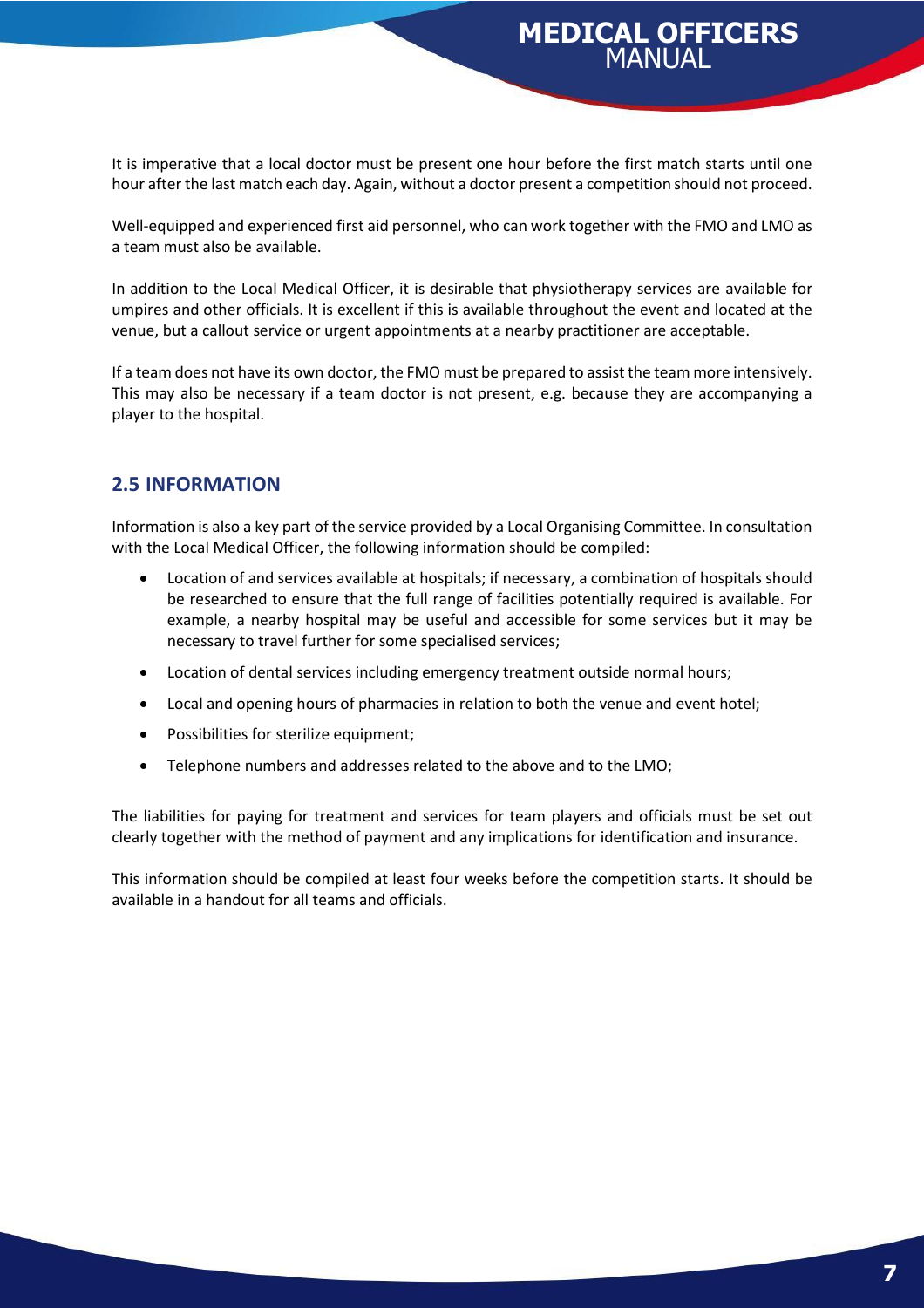### <span id="page-7-0"></span>**3. ACTIONS PRIOR TO ARRIVAL AT THE VENUE**

#### <span id="page-7-1"></span>**3.1 TRAVEL EXPENSES**

| <b>FIH MEDICAL OFFICER</b>                                                                                                                                                                                                                   | <b>LOCAL MEDICAL OFFICER</b>                                                                                                                                                                                                                                               |
|----------------------------------------------------------------------------------------------------------------------------------------------------------------------------------------------------------------------------------------------|----------------------------------------------------------------------------------------------------------------------------------------------------------------------------------------------------------------------------------------------------------------------------|
| Return travel expenses are to be paid by the<br>Local Organising Committee (LOC) as follows:<br>If by air/or sea, based on economy class<br>$\bullet$<br>air fares;<br>If by rail/or road, based on 1st class<br>$\bullet$<br>railway fares. | Travel expenses are subject to agreement with<br>the Local Organising Committee (LOC), but<br>would usually be as follows:<br>If by air/or sea, based on economy class<br>$\bullet$<br>air fares;<br>If by rail/or road, based on 1st class<br>$\bullet$<br>railway fares. |
| The return ticket, unless otherwise agreed,<br>should reach the FMO 60 days before the start<br>of the competition, as specified in the Hosting<br>Agreement.                                                                                |                                                                                                                                                                                                                                                                            |
| An invitation letter for visa or any transit visa<br>purposes should be requested from the LOC,<br>the costs of which are at the account of the<br>host.                                                                                     |                                                                                                                                                                                                                                                                            |
| If the FMO has any trouble with travel<br>arrangements and/or visa, (s)he should<br>immediately report this to the FIH Office.                                                                                                               |                                                                                                                                                                                                                                                                            |

### <span id="page-7-2"></span>**3.2 ACCOMMODATION EXPENSES**

| <b>FIH MEDICAL OFFICER</b>                                                                                                                                                                                                                                    | <b>LOCAL MEDICAL OFFICER</b>                                                                                                                            |
|---------------------------------------------------------------------------------------------------------------------------------------------------------------------------------------------------------------------------------------------------------------|---------------------------------------------------------------------------------------------------------------------------------------------------------|
| In accordance with the Hosting Agreement, the<br>accommodation expenses (full board - single<br>room accommodation in the FIH staff event<br>hotel) of the FMO are to be paid by the LOC.                                                                     | Accommodation expenses are subject to<br>agreement with the LOC but would usually be<br>full board in a good quality hotel with the other<br>officials. |
| Expenses are payable as specified in the Hosting<br>Agreement.                                                                                                                                                                                                |                                                                                                                                                         |
| If circumstances (e.g. unavoidable flight<br>schedule) make it necessary, the duration of<br>stay is to be extended until such time as it is<br>materially possible for the FMO to undertake<br>the journey to the event or home on the most<br>direct route. |                                                                                                                                                         |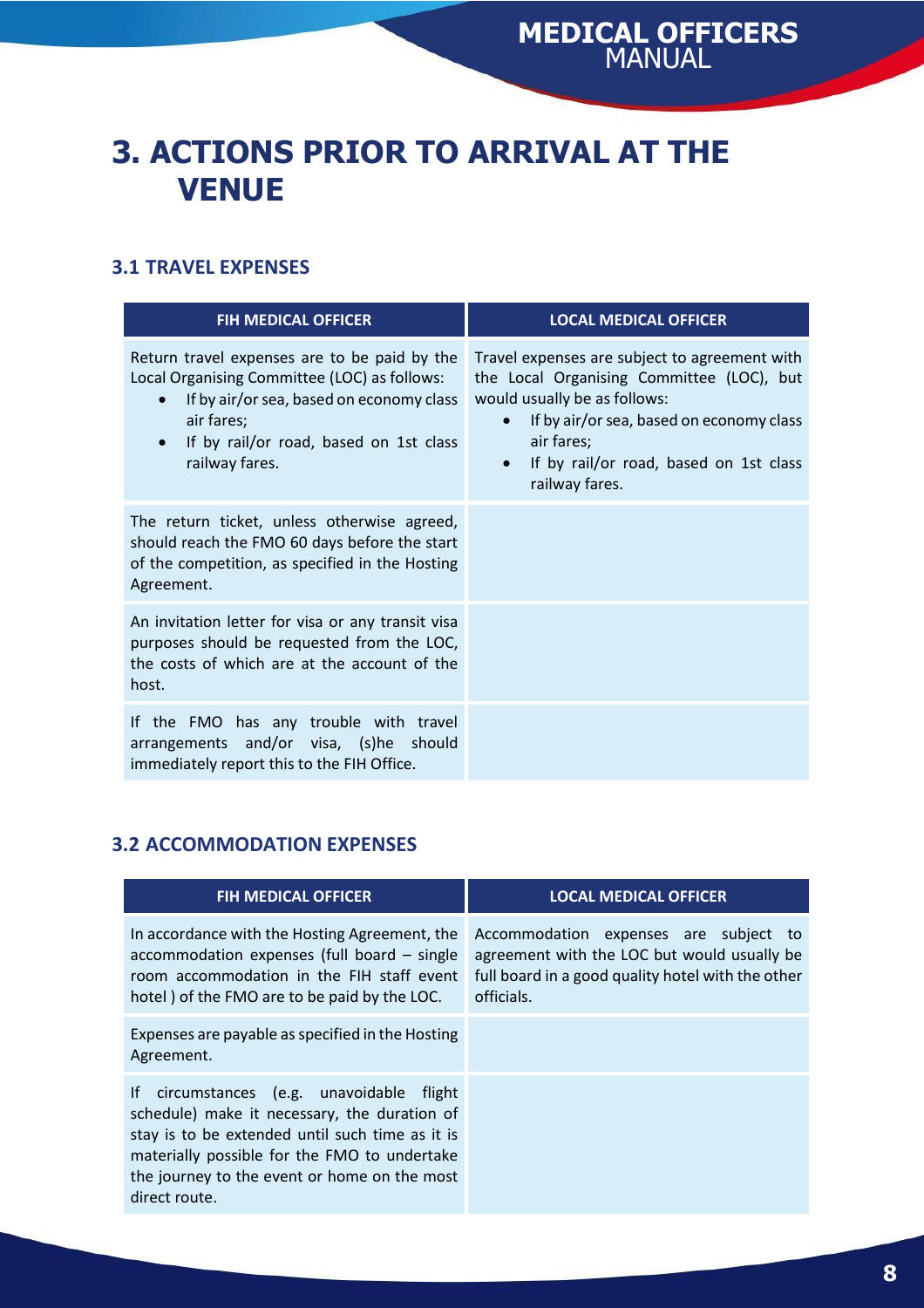### <span id="page-8-0"></span>**3.3 CONTACTS**

| <b>FIH MEDICAL OFFICER</b>                                                                                                                                                                                                                                         | <b>LOCAL MEDICAL OFFICER</b>                                                                                                                                        |
|--------------------------------------------------------------------------------------------------------------------------------------------------------------------------------------------------------------------------------------------------------------------|---------------------------------------------------------------------------------------------------------------------------------------------------------------------|
| Contact FIH's event Sport Operations Manager<br>in advance to advise arrival date and time.                                                                                                                                                                        | Contact the LOC in advance to advise arrival<br>date and time.                                                                                                      |
| Make prior arrangements with FIH's event<br>Sport Operations Manager to meet and to<br>determine the date, time and place of the<br>medical pre-event briefing meeting.                                                                                            | Make prior arrangements with the OC to meet<br>relevant organisers to check local facilities.                                                                       |
| Ask the FIH Office for contact information for<br>the OC when advising them of the panel<br>appointments.                                                                                                                                                          | Check whether the appointed FMO must fulfil<br>any local requirements to be permitted to act<br>in the host country.                                                |
| Ask the OC for contact information for the LMO.                                                                                                                                                                                                                    | Arrange to meet the FMO before the event<br>starts to inspect the medical facilities jointly<br>and to finalise arrangements for the pre-event<br>medical briefing. |
| Contact the LMO to check whether you must<br>fulfil any local requirements to be permitted to<br>act in the host country.                                                                                                                                          |                                                                                                                                                                     |
| Arrange to meet the LMO following your arrival<br>and before the event starts to inspect the<br>medical facilities jointly and to finalise<br>arrangements for the pre-event medical<br>briefing. If needed, visit the local Hospital and<br>Dentistry facilities. |                                                                                                                                                                     |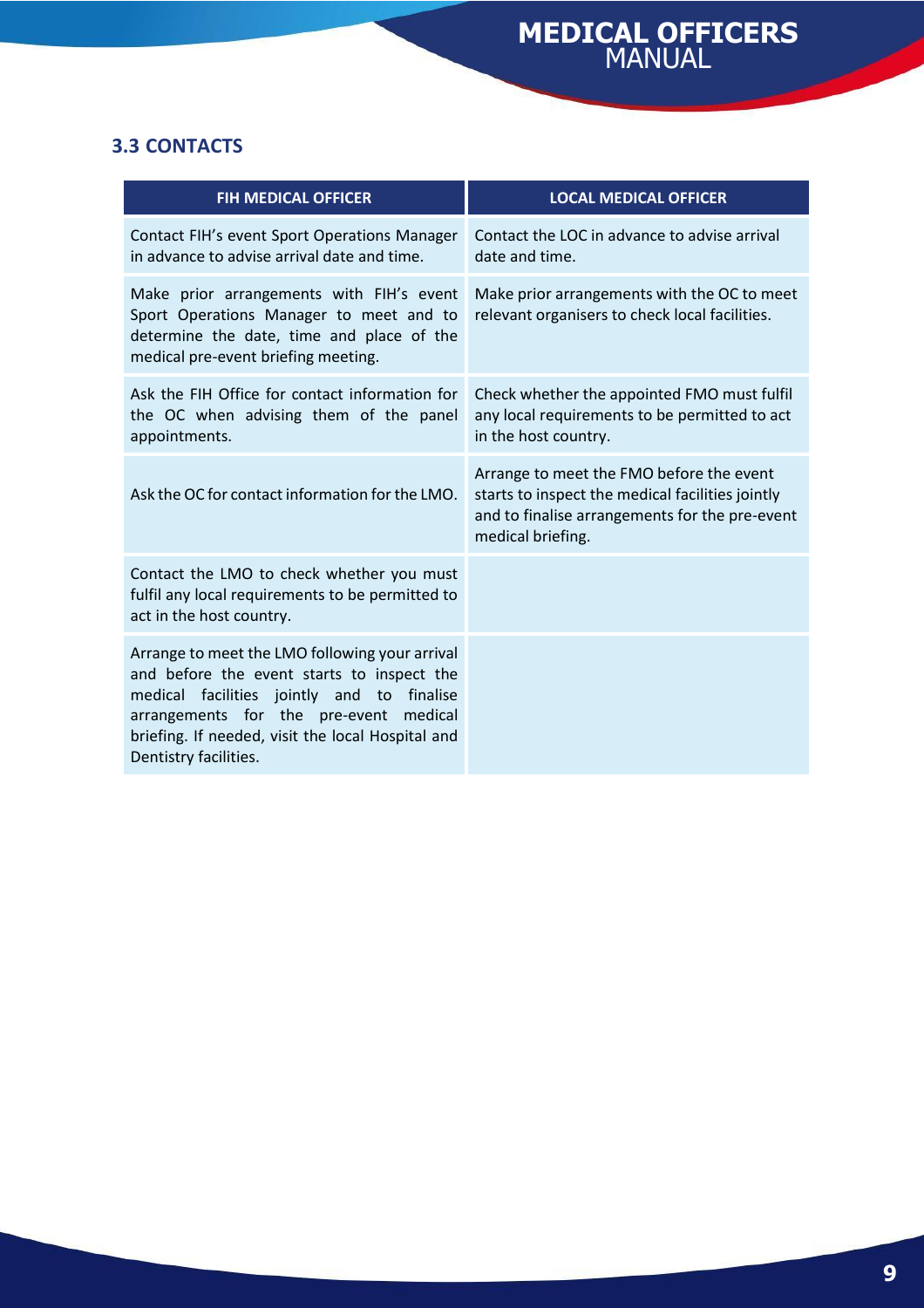#### <span id="page-9-0"></span>**3.4 DOCUMENTATION**

| <b>FIH MEDICAL OFFICER</b>                                                                                                                                                                                                                                                                                                                                                                                                                                                                                                                                                                                                          | <b>LOCAL MEDICAL OFFICER</b>                                                                                                                                                                                                                                                                                                              |
|-------------------------------------------------------------------------------------------------------------------------------------------------------------------------------------------------------------------------------------------------------------------------------------------------------------------------------------------------------------------------------------------------------------------------------------------------------------------------------------------------------------------------------------------------------------------------------------------------------------------------------------|-------------------------------------------------------------------------------------------------------------------------------------------------------------------------------------------------------------------------------------------------------------------------------------------------------------------------------------------|
| Ensure (by checking with the FIH Office if<br>necessary) that you have up-to-date copies of<br>the following documents:<br><b>Olympic Movement Medical Code;</b><br>FIH Anti-Doping Rules;<br>$\bullet$<br>WADA Prohibited List (of prohibited<br>$\bullet$<br>substances and methods);<br>related WADA International Standards;<br>$\bullet$<br>FIH inclement weather, nutritional and<br>$\bullet$<br>other relevant guidelines;<br>Injury reporting forms (being the<br>$\bullet$<br>Match Injury Report, Medical Incident<br>Report, Serious Injury, Injury Summary,<br>pre-notification form, Temperature &<br>Humidity form). | Ensure (by checking with FMO if necessary) that<br>you must have up-to-date copies of the<br>following documents:<br><b>Olympic Movement Medical Code;</b><br>$\bullet$<br>FIH Anti-Doping Rules;<br>$\bullet$<br>WADA Prohibited List (of substances<br>$\bullet$<br>and methods);<br>Related WADA International Standards.<br>$\bullet$ |
| If it has not already been received, ask the FIH<br>Sport Coordinator for an extract from their TUE<br>database of current TUEs granted<br>to<br>participating team players.                                                                                                                                                                                                                                                                                                                                                                                                                                                        |                                                                                                                                                                                                                                                                                                                                           |

### <span id="page-9-1"></span>**3.5 PREPARATION**

| <b>FIH MEDICAL OFFICER</b>                                                                                                                                                                                                                                             | <b>LOCAL MEDICAL OFFICER</b>                                                                                                                      |
|------------------------------------------------------------------------------------------------------------------------------------------------------------------------------------------------------------------------------------------------------------------------|---------------------------------------------------------------------------------------------------------------------------------------------------|
| Liaise with the LMO and/or LOC to check that<br>necessary facilities are being organised.<br>Although it might be difficult to verify off-site<br>and in advance that facilities are being<br>organised, it can be helpful to check as much as<br>possible in advance. | Liaise with the FMO and check that the LOC is<br>providing all necessary medical requirements;<br>provide professional advice as necessary.       |
| Prepare medical pre-event briefing (see the<br>next section). Note that a PowerPoint template<br>will be provided by FIH to be used at the<br>briefing.                                                                                                                | Ensure adequate accreditation to allow<br>admittance to all event facilities. LMOs and<br>other acting local doctors should have total<br>access. |
| adequate accreditation to<br>allow<br>Ensure<br>admission to all event facilities.                                                                                                                                                                                     |                                                                                                                                                   |
| Prepare all paperwork that will be distributed<br>during the medical briefing.                                                                                                                                                                                         |                                                                                                                                                   |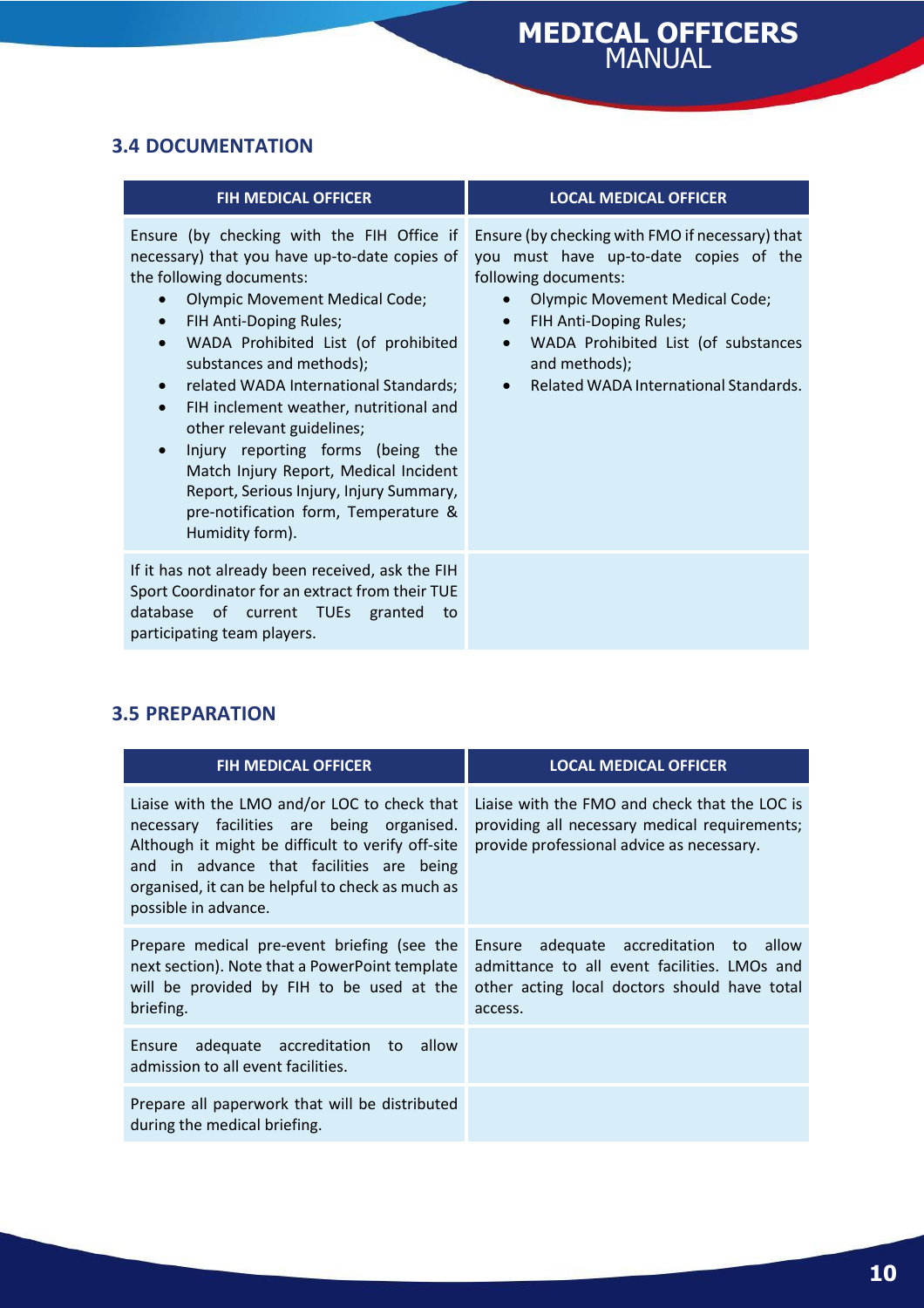### <span id="page-10-0"></span>**4. ACTIONS AFTER ARRIVAL AT THE VENUE & BEFORE THE START OF THE TOURNAMENT**

#### <span id="page-10-1"></span>**4.1 CONTACTS**

| <b>FIH MEDICAL OFFICER</b>                                                                                                                                      | <b>LOCAL MEDICAL OFFICER</b>                                               |
|-----------------------------------------------------------------------------------------------------------------------------------------------------------------|----------------------------------------------------------------------------|
| Contact FIH's event Sport Operations Manager,<br>LOC, and LMO.                                                                                                  | Contact the LOC and FMO.                                                   |
| Liaise with FIH's event Sport Operations<br>Manager to arrange a general check of medical<br>facilities; undertake a detailed check in liaison<br>with the LMO. | Liaise with the FMO to undertake a general<br>check of medical facilities. |
| Check if medical facilities, mobile phone, Wi-Fi,<br>etc are available.                                                                                         |                                                                            |

#### <span id="page-10-2"></span>**4.2 SPECIFICATION OF MEDICAL FACILITIES**

| <b>FIH MEDICAL OFFICER</b>                                                                                                                                                                                                                                                               | <b>LOCAL MEDICAL OFFICER</b>                                                                                                                                                                                                                                                                                                                                            |
|------------------------------------------------------------------------------------------------------------------------------------------------------------------------------------------------------------------------------------------------------------------------------------------|-------------------------------------------------------------------------------------------------------------------------------------------------------------------------------------------------------------------------------------------------------------------------------------------------------------------------------------------------------------------------|
| Note the<br>requirements at FIH events in relation to<br>medical personnel / facilities (including a<br>second site if relevant); if necessary, ask the FIH<br>Office for a copy. (NB: requirements vary at<br>different levels of events.) Broadly, the<br>requirements are as follows: | host organiser's contractual Note the host organiser's contractual<br>requirements at FIH world level events in<br>relation to medical personnel / facilities<br>(including a second site if relevant); if<br>necessary, ask the OC or FIH Office for a copy.<br>(NB: requirements vary at different levels of<br>events.) Broadly, the requirements are as<br>follows: |

#### **(i) Personnel**

- A local doctor must be on duty at the competition field of play during all matches, including the warm-up period;
- Stretcher bearers must be on duty at the competition field of play during all matches, including the warm-up period – it should be ensured that local medical staff are adequately skilled/trained to deal with emergencies, including use of spinal boards and splints, placing athletes on stretchers, etc.;
- Person allocated with responsibility to clean pitch from blood stains;
- Dental emergency facilities (e.g. a dentist nearby).

#### **(ii) Equipment**

The provision of the following equipment is required next to each of the competition fields of play: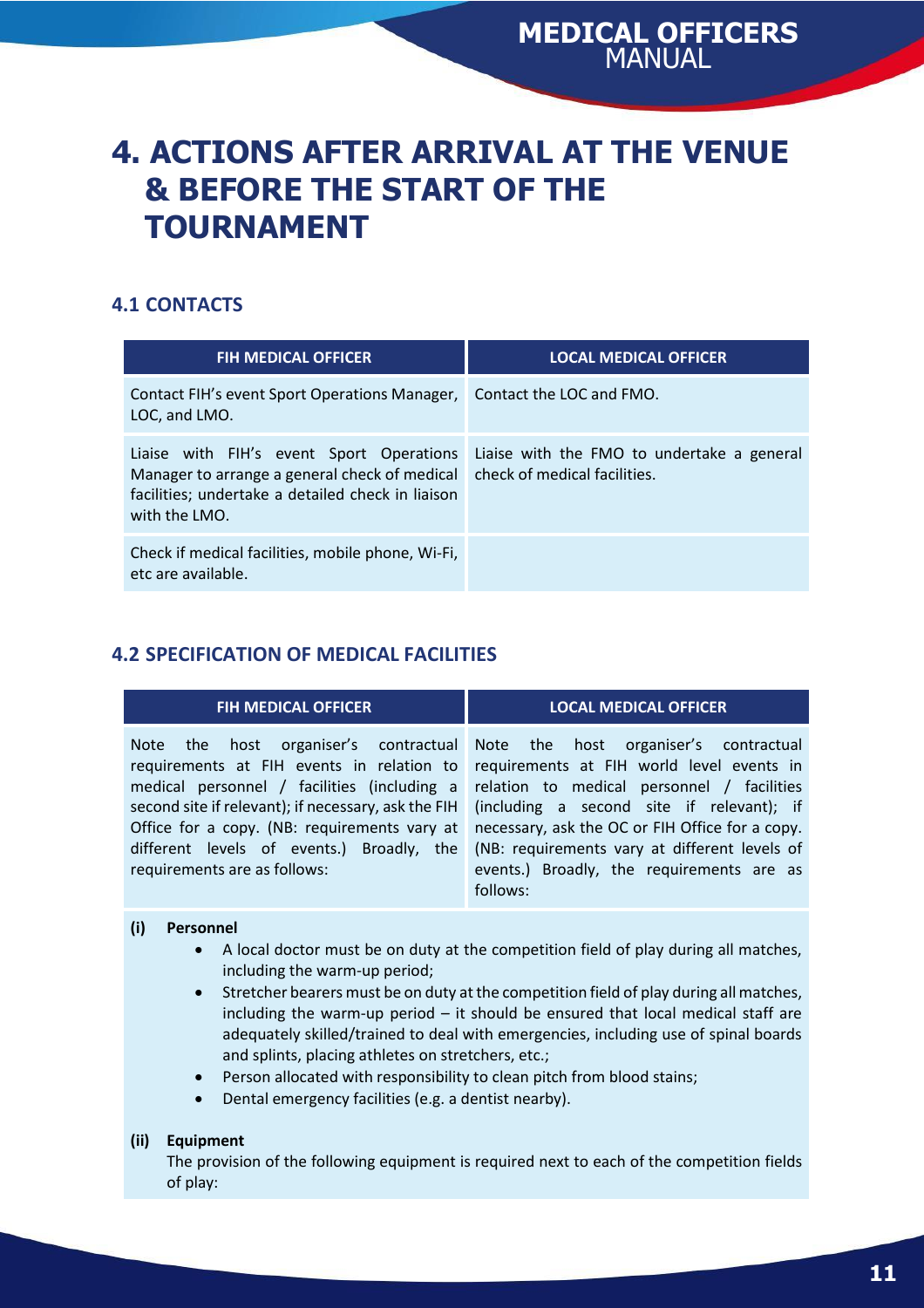#### **FIH MEDICAL OFFICER LOCAL MEDICAL OFFICER**

- Stretcher at or near the Technical Officials' table;
- Seating for stretcher bearers;
- Spinal board (in case of neck / spinal injury);
- Wood, aluminium or air splints for fractures of upper or lower limbs;
- Ambulance service (fully equipped, ensuring unobstructed access to the field of play and for exit from the venue).

#### **(iii) First Aid Room**

Supervised by local doctor on duty – must be set up and equipped with:

- Dedicated area and desk for FIH tournament Medical Officer;
- Two treatment tables;
- Adequate lighting;
- Facilities for suturing cuts;
- Sterile / non-sterile bandages (e.g. elastic bandages), slings, band-aid type dressings, tape;
- Basic medicines;
- Analgesics (oral and injectable) including morphine, medicines for gastrointestinal disorders;
- Oxygen and means of administering it;
- Intravenous equipment and sterile fluids for treatment of severe heat exhaustion (in tropical zone);
- Adequate splints and availability of morphine are essential;
- Means of disposal of used sharp, sterile and non-sterile equipment.

#### **(iv) Doping Control Station**

A doping control area must be provided at the competition venue. It should comprise of a waiting room, a doping control room and a toilet facility. This area must be reasonably separated from public activities, secure, private and reserved solely for dope testing purposes. Only individuals involved with testing are permitted entry to the Doping Control Station. Ideally the waiting room, doping control room and toilet are adjacent. The required material as mentioned in the applicable FIH Anti-Doping Rules must be available together with relevant WADA documents (e.g. Prohibited List and International Standard for Testing). A copy of the current FIH Anti-Doping Rules may be obtained from the FIH website: http://www.fih.ch/inside-fih/our-official-documents/anti-doping-and-medical/

- a. Waiting Room containing
	- Seating for athletes, athletes' representatives, and chaperones;
	- Facility for sealed non-caffeinated and non-alcoholic drinks, which includes a mix of natural mineral water and soft drinks (cool box or refrigerator);
	- Garbage bin.

#### b. Doping Control room:

Must be highly secure and lockable and the doors must not be left open. The news media shall not be admitted to the Doping control station and no photography or filming shall be permitted during the hours of operation. Ideally the room is to be adjacent to the waiting room and the toilet. The Doping Control Room should contain:

• Lockable fridge;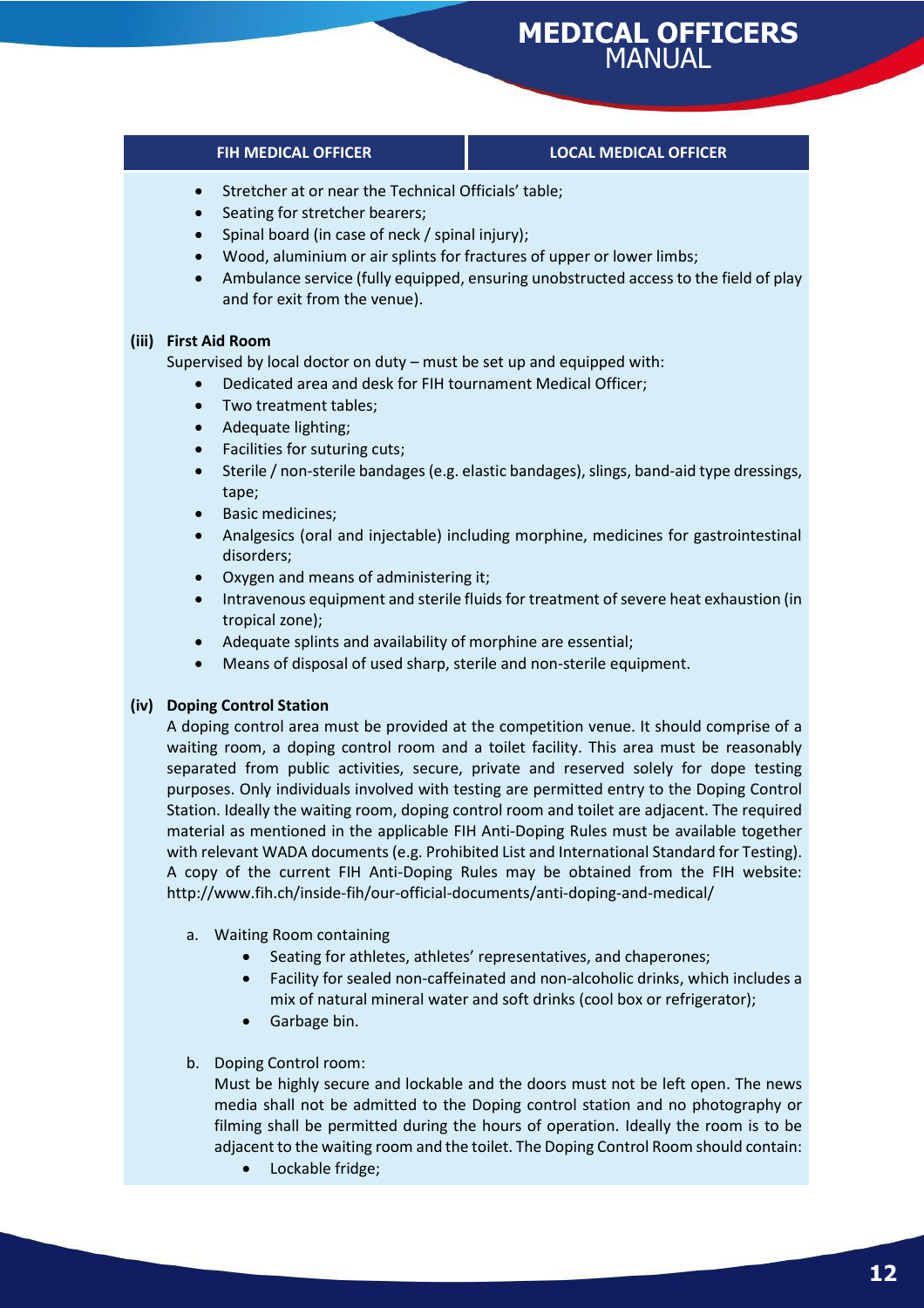#### **FIH MEDICAL OFFICER LOCAL MEDICAL OFFICER**

- Table and three (3) chairs (Doping Control Officer, athlete, athlete's representative);
- Pens and paper;
- Forms to notify athletes and for Doping Control Records;
- Laboratory collection acknowledgement forms and chain of custody forms;
- Trained personnel (including Doping Control Officer and with all staff suitably accredited) to monitor and chaperone the athlete selected to be tested;
- Enough collection bottles/kits. Check that sample collection kits are not expired.
- c. Toilet

The toilet must be private, clean and equipped and should be large enough for the DCO to be able to directly observe the competitor providing the sample and adjacent or as near as possible to the Doping Control room. A disabled person's toilet is ideal but not essential.

#### **(v) Care of Umpires**

An appropriate facility/ability to treat and care for the umpiring panel, including massage facilities with local physios should be available.

#### <span id="page-12-0"></span>**4.3 INSPECTION OF MEDICAL FACILITIES**

**FIH MEDICAL OFFICER LOCAL MEDICAL OFFICER**

**Based on the above requirements, check the medical facilities:**

Is the treatment room conveniently sited? Not too far from the field of play?

Is there suitable space and equipment for suturing minor wounds?

Is there a suitable supply of dressings, slings, splints, sterile and non-sterile bandages (e.g. elastic bandages), basic medicines, analgesics (oral and injectable) including morphine, medicines for gastrointestinal disorders, intravenous equipment and sterile fluids for treatment of severe heat exhaustion, blankets for warming and fans?

Is the medical room staffed during the tournament?

Check the ambulance availability and where it will be positioned during matches (ambulance access and departure must be unobstructed). Check the facilities in ambulance including resuscitation and intravenous equipment.

Check arrangements for a replacement if the ambulance is in use.

Check that the stadium can be evacuated quickly in case of an emergency and check the security arrangements. In case there is a security manager at the event, the communication with her/him should be established.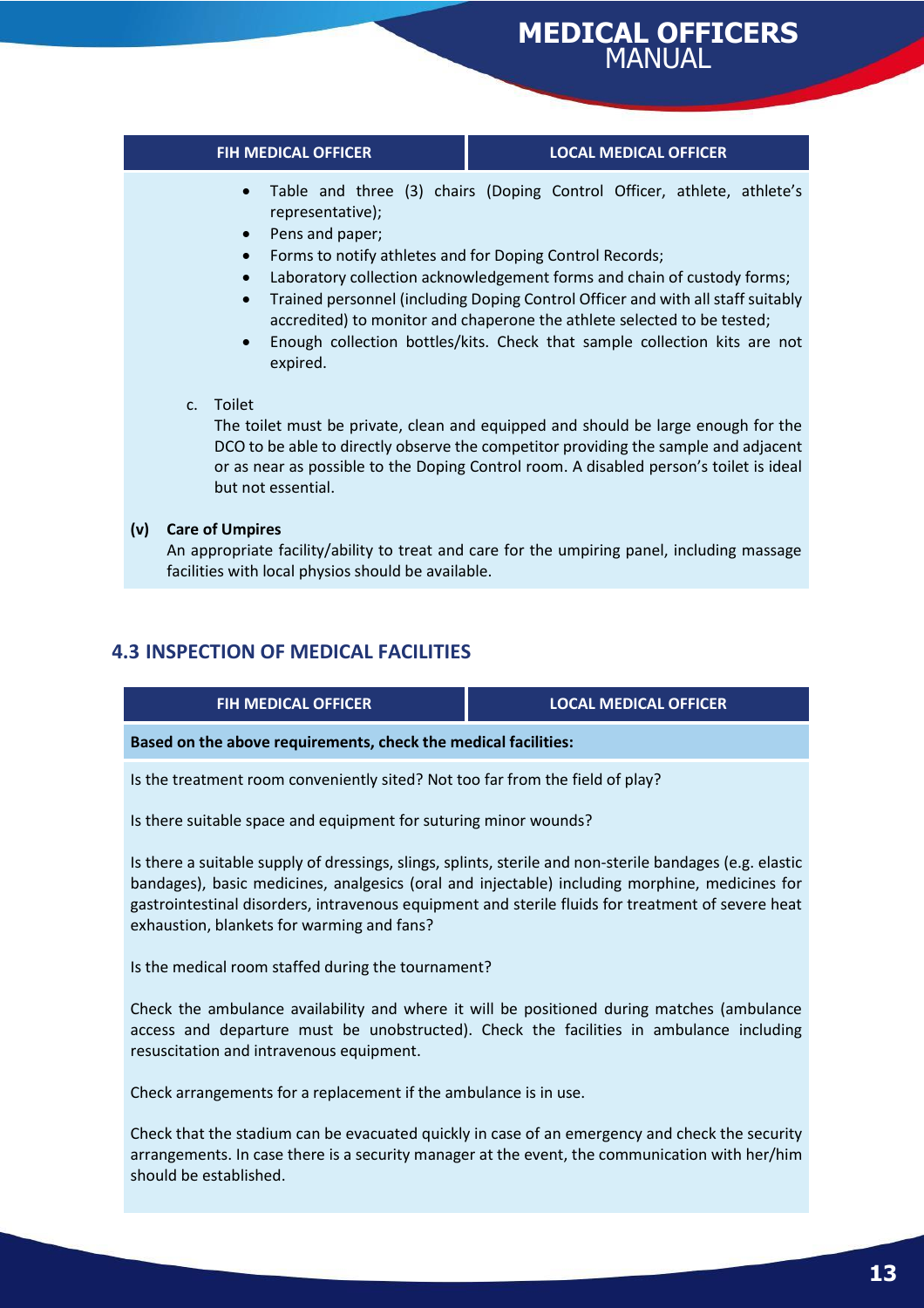#### **FIH MEDICAL OFFICER LOCAL MEDICAL OFFICER**

Ensure that local medical specialists are aware that there is a tournament in progress and are available; this should include but not be limited to radiology, dentistry and plastic surgery.

Ensure that a stretcher is placed near the technical officials' table and that stretcher bearers are available throughout each match, including the warm-up period.

Ensure that splints for upper and lower limb injuries and a spinal board are in place and easily accessible from the field of play (preferably located near the Technical Officials' table).

Determine where the LMO will be during the tournament, bearing in mind that a roster of Medical Doctors can be utilised for each match. Determine the means of communication between FMO, LMO and other medical staff.

Draw the LMO's attention to the possibility that some teams may have a physiotherapist but no doctor, and some may have neither a physiotherapist nor doctor, so the LMO may need to treatthe team in case of injury.

Check changing rooms for teams and umpires for a suitable place for pre-match physiotherapy. Check the arrangements for medical care of the Technical Officials, including the umpires.

Work with FIH's event Sport Operations Manager and LMO to ensure all medical provisions are in place and to the agreed level.

#### **Check the Doping Control Facilities**

Check that the Doping Control Station is not too far from the field of play.

The Doping Control Station should be dedicated to dope testing only. If this is not possible, ensure that the area provided will be closed to all except the sample collection personnel as specified in the FIH Anti-Doping Rules and relevant WADA International Standards. A guard may be needed to prevent unauthorised persons entering the station.

Ensure that the station has a waiting room, a separate doping control room and a toilet; refreshments must also be available.

Check that it is equipped with the required material as specified in the FIH Anti-Doping Rules.

Check the details of the sample collection procedures as specified in the FIH Anti-Doping Rules, ensure that the Sample Collection kits are not out of date.

Check the local transport arrangements including adequate transport for everyone involved if dope testing extends after the scheduled departure time of the teams and officials from the ground.

Check that all doping control personnel have appropriate identification and have been briefed and trained appropriately.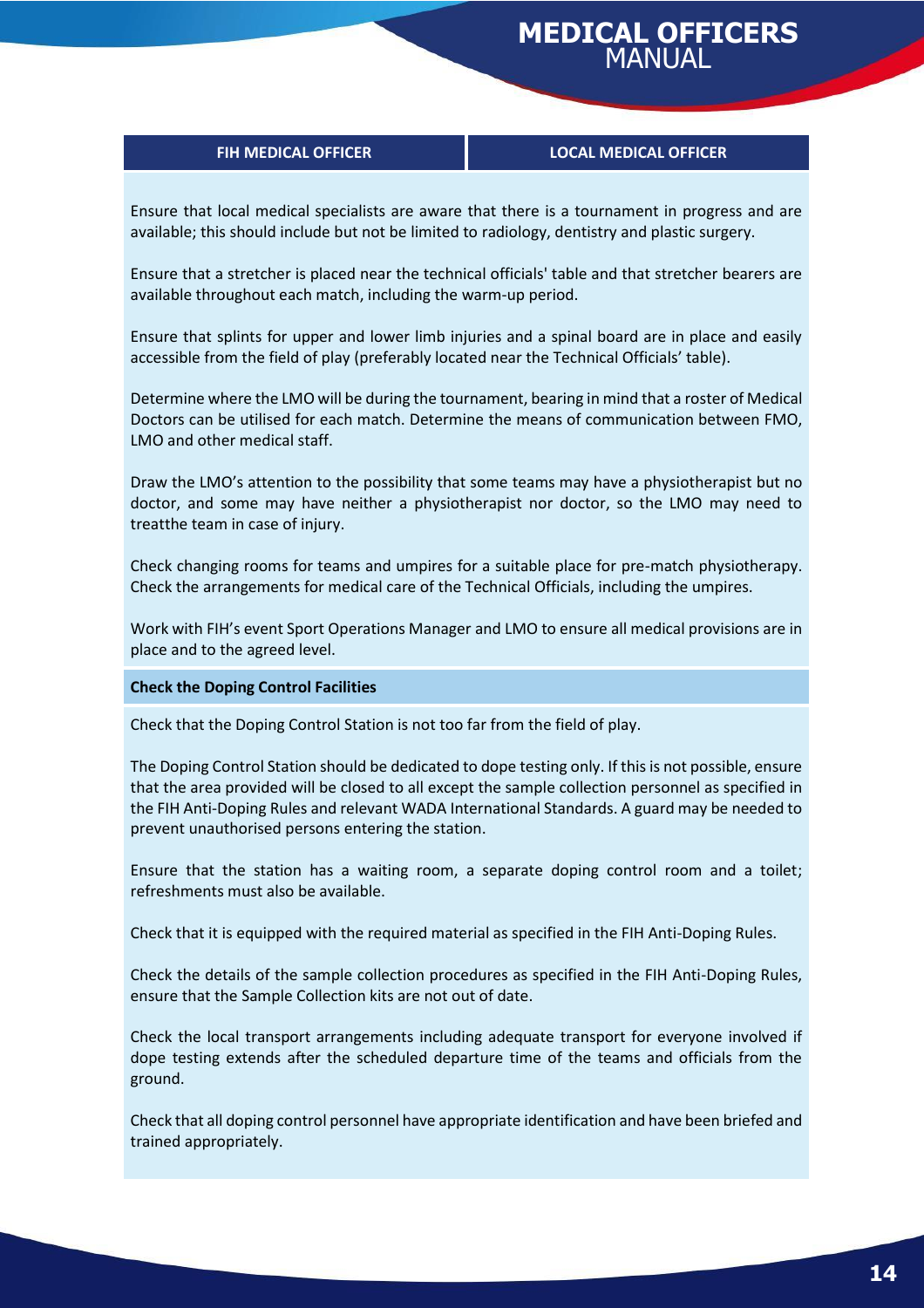#### **FIH MEDICAL OFFICER LOCAL MEDICAL OFFICER**

#### **Check the facilities at team hotels**

Check that there is adequate space for each team's physiotherapist to treat the team members.

Inquire about in residence medical facilities (ie day and night), availability of LMO.

It could be handy to ask the hotel desk to print out a list of all the team participants and their room number, so you are well informed.

#### <span id="page-14-0"></span>**4.4 THERAPEUTIC USE EXEMPTION (TUE)**

| <b>FIH MEDICAL OFFICER</b>                                                                                                                                                                                                                                                                                                                                                                                        | <b>LOCAL MEDICAL OFFICER</b>                     |
|-------------------------------------------------------------------------------------------------------------------------------------------------------------------------------------------------------------------------------------------------------------------------------------------------------------------------------------------------------------------------------------------------------------------|--------------------------------------------------|
| If the medication or method an athlete requires<br>to treat an illness or condition happens to fall<br>under the Prohibited List, a Therapeutic Use<br>Exemption (TUE) may give that athlete the<br>authorization to take the needed medicine or<br>method. TUEs are granted according to art. 4.4.<br>of the FIH Anti-Doping Rules and<br>the<br>International Standard for TUEs (ISTUE).                        |                                                  |
| An application for a TUE must be made to FIH<br>as soon as the need arises. For substances<br>prohibited In-Competition only, the Athlete<br>should apply for a TUE at least 30 days before<br>the next competition.                                                                                                                                                                                              |                                                  |
| If the Athlete already has a TUE granted by<br>his/her National Anti- Doping Organization, FIH<br>may recognize this TUE for international level<br>competition, provided that such TUE decision<br>has been reported in ADAMS in accordance<br>with Article 5.4 of the International Standard<br>for Therapeutic Use Exemption (ISTUE), and a<br>complete medical file from a specialist doctor is<br>available. |                                                  |
| If an athlete makes a late application during the<br>tournament FIH cannot guarantee that the<br>exemption<br>will<br>be<br>processed,<br>and<br>the<br>exemption granted. Consequently, the athlete<br>could be selected for dope testing and if a<br>positive test is recorded could be subject to<br>penalties provided in the FIH Anti-Doping Rules.                                                          | Refer any late applications for TUEs to the FMO. |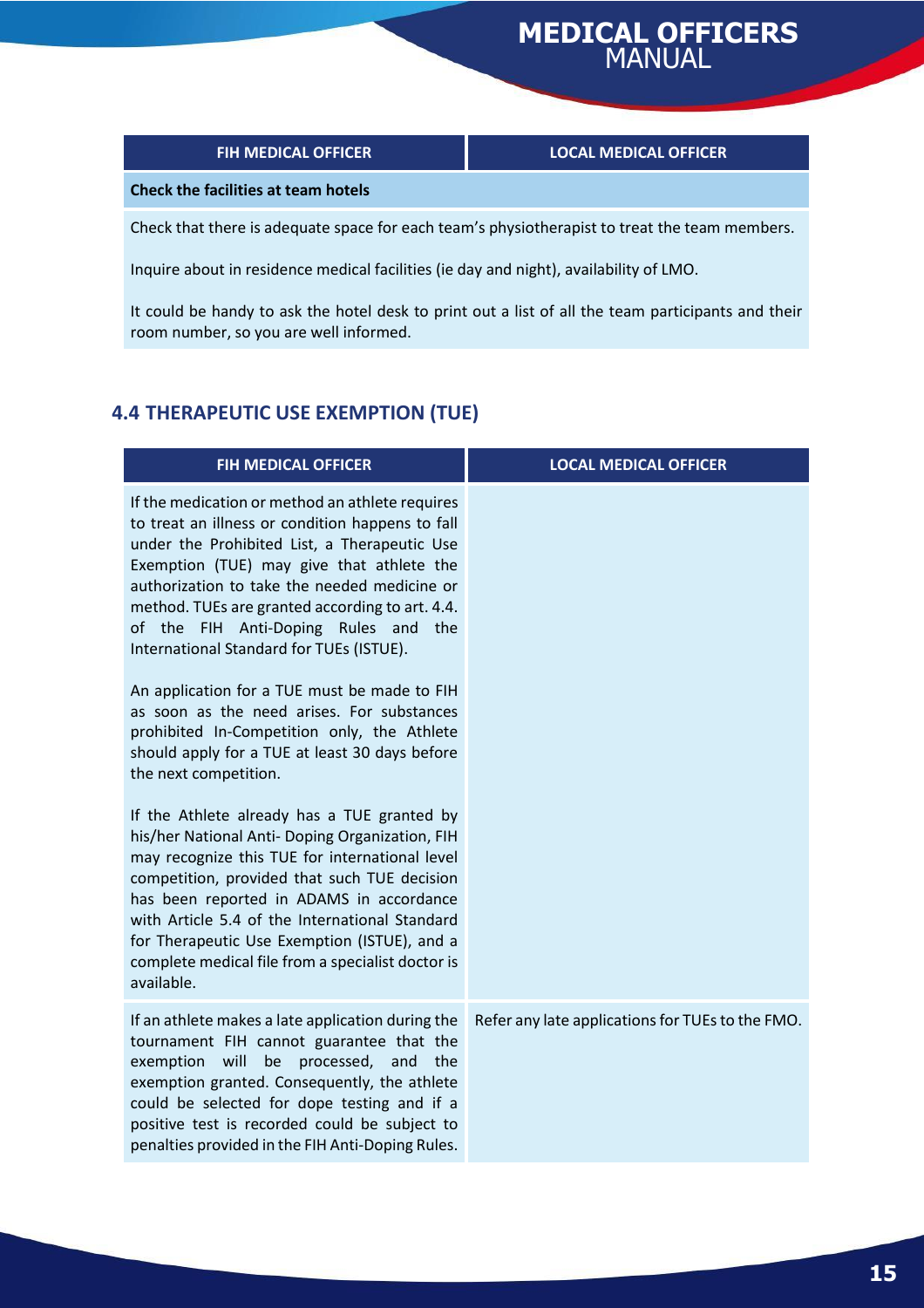| <b>FIH MEDICAL OFFICER</b>                                                                                                                                | <b>LOCAL MEDICAL OFFICER</b> |
|-----------------------------------------------------------------------------------------------------------------------------------------------------------|------------------------------|
| An Athlete may only be granted retroactive<br>approval for a TUE in case of emergency<br>treatment or of an acute, or other exceptional<br>circumstances. |                              |

#### <span id="page-15-0"></span>**4.5 UMPIRES**

| <b>FIH MEDICAL OFFICER</b>                                                                       | <b>LOCAL MEDICAL OFFICER</b> |
|--------------------------------------------------------------------------------------------------|------------------------------|
| Attend the umpires' fitness session activity to become familiar with them and ascertain any pre- |                              |
| existing medical requirements.                                                                   |                              |

#### <span id="page-15-1"></span>**4.6 INJURY AND WEATHER INFORMATION**

| FIH MEDICAL OFFICER                                                           | <b>LOCAL MEDICAL OFFICER</b>                                                                     |
|-------------------------------------------------------------------------------|--------------------------------------------------------------------------------------------------|
| collecting injury and weather information:                                    | Check that procedures have been set up and that enough copies of printed forms are available for |
| Match Injury Report (see the copy available on the FIH website);<br>$\bullet$ |                                                                                                  |

- Medical Incident Report Serious Injury reports (see the copy available on the FIH website);
- Team Report Injury Summary (see the copy available on the FIH website);
- Temperature and Humidity data collection (see the copy available on the FIH website);

Check that technical table officials have been briefed on procedures for completing the Match Injury Report and that a report form will be completed for every match. Provide advice on how to assess and record the "nature of injury" information required on the form.

#### <span id="page-15-2"></span>**4.7 MEDICAL BRIEFING**

| <b>FIH MEDICAL OFFICER</b>                                                                                                                                                                                                                                                                             | <b>LOCAL MEDICAL OFFICER</b>                                              |
|--------------------------------------------------------------------------------------------------------------------------------------------------------------------------------------------------------------------------------------------------------------------------------------------------------|---------------------------------------------------------------------------|
| The Pre-Tournament Medical Briefing is one of<br>the pre-event meetings. Its timing will depend<br>on the circumstances of the event. It is<br>expected that team medical personnel be<br>present. Liaise with FIH to reinforce the<br>requirement for team's representatives to be at<br>the meeting. | Attend and assist at the Pre-Tournament<br>Medical Briefing with the FMO. |
| Check who is present at the meeting and the<br>names of the doctor and/or physiotherapist for<br>each team.                                                                                                                                                                                            |                                                                           |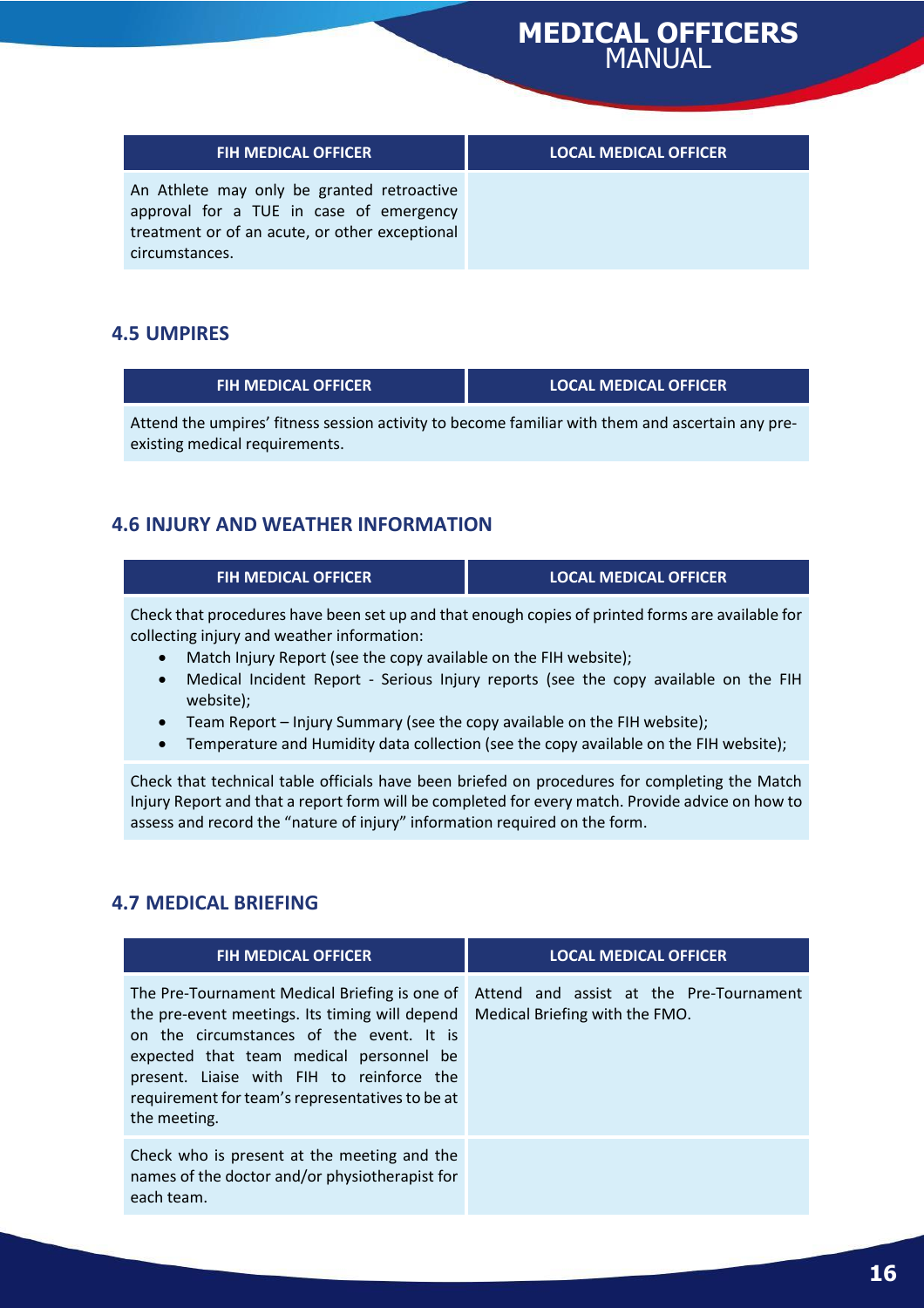| <b>FIH MEDICAL OFFICER</b>                                                                                                                                                                                                                                                                                                                                                                                                                                                                                                                                                                                                                                      | <b>LOCAL MEDICAL OFFICER</b> |
|-----------------------------------------------------------------------------------------------------------------------------------------------------------------------------------------------------------------------------------------------------------------------------------------------------------------------------------------------------------------------------------------------------------------------------------------------------------------------------------------------------------------------------------------------------------------------------------------------------------------------------------------------------------------|------------------------------|
| Introduce the LMO. Indicate where the LMO on<br>duty can be found or contacted at any time<br>during the tournament. (If possible, insert the<br>venue map in your PowerPoint to show this and<br>other key locations.)                                                                                                                                                                                                                                                                                                                                                                                                                                         |                              |
| Explain the medical facilities at the stadium and<br>at the team hotels, the name and phone<br>number of the local hospital, where X-rays and<br>ultrasound tests will be available, as well as<br>specialist dental services.                                                                                                                                                                                                                                                                                                                                                                                                                                  |                              |
| Describe the sample collection procedure:<br>explain the<br>method<br>of<br>player<br>notification;<br>constant supervision of the selected<br>$\bullet$<br>players by a chaperone;<br>the requirement to come to the Doping<br>$\bullet$<br>Control Station promptly after having<br>received notification;<br>the player may be accompanied by a<br>$\bullet$<br>national<br>delegation representative<br>(usually one of the team medical<br>personnel);<br>all medications must be listed on the<br>Doping Control Form<br>stress that the player must not pass<br>urine or take a shower or ice-bath<br>before reporting to the Doping Control<br>Station. |                              |
| Explain how injury data will be collected.<br>Explain how to complete the "Tournament<br>Injury Summary" forms (one per team) and the<br>collection system after the last match of each<br>team.                                                                                                                                                                                                                                                                                                                                                                                                                                                                |                              |
| Notify the team medical personnel of any<br>proposed meetings during the tournament. If a<br>meeting of team medical personnel can be<br>arranged, ensure that adequate notice of the<br>time and venue is distributed.<br>At most tournaments of up to 16 teams,<br>scrutiny of the match schedule will is usually<br>leave time for a meeting.                                                                                                                                                                                                                                                                                                                |                              |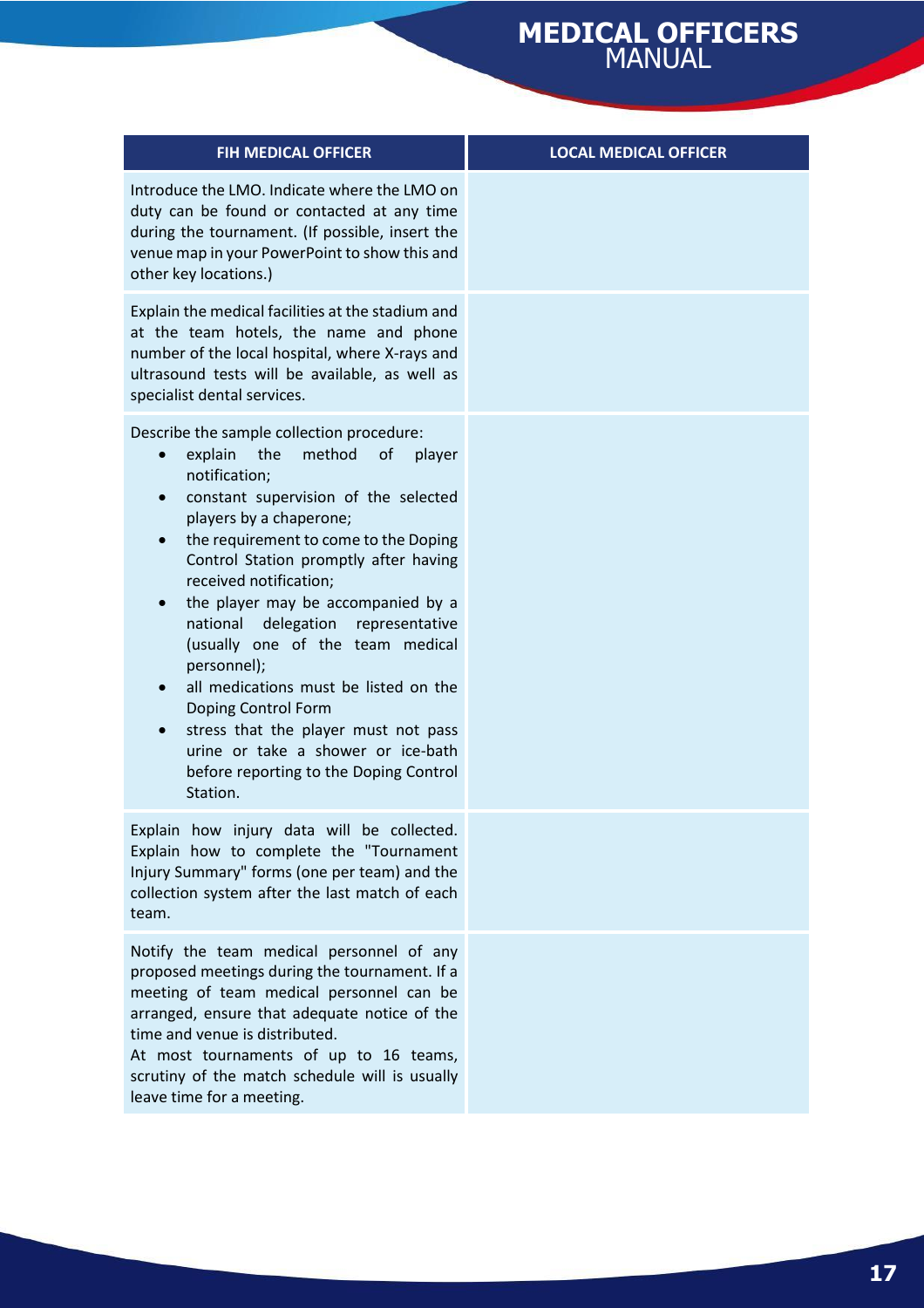#### <span id="page-17-0"></span>**4.8 DOPING CONTROL**

| <b>FIH MEDICAL OFFICER</b>                                                                                                                                                                                                                                                                                                                                                                               | <b>LOCAL MEDICAL OFFICER</b>                                                                     |
|----------------------------------------------------------------------------------------------------------------------------------------------------------------------------------------------------------------------------------------------------------------------------------------------------------------------------------------------------------------------------------------------------------|--------------------------------------------------------------------------------------------------|
| Coordinate<br>with and assist the<br>Sample<br>Collection Authority (SCA) / Doping Control<br>Officer (DCO) with all tasks and duties related<br>to the Doping Control Procedure.<br>Together with the SCA/DCO ensure that the<br>Testing / Sample Collection Procedure is carried<br>out in accordance with Art. 2 and 3 of Appendix<br>4 of the FIH Anti-Doping Rules.                                 | Assist the FMO, SCA and DCO, when needed.                                                        |
| Before the tournament begins, arrange with<br>FIH's event Sport Operations Manager and the<br>Doping Control Officer the selection of matches<br>and athletes to be controlled, including any<br>target testing.                                                                                                                                                                                         | <b>Note</b><br>the<br>arrangements for selection<br>0f<br>matches and athletes to be controlled. |
| Ensure the SCA/DCO has established "chain of<br>custody" procedures for dope testing samples<br>in accordance with the WADA regulations.                                                                                                                                                                                                                                                                 | Assist in the establishment of "chain of<br>custody" procedures for dope testing samples:        |
| Ensure that the Sample Collection Authority a)<br>enters all Doping Control Forms in ADAMS; and<br>b) emails a copy of the Doping Control Forms to<br>the FIH Sport Coordinator by the day after the<br>Competition; or c) gives the Doping Control<br>Forms to the FMO who will forward this to the<br>FIH Sport Manager for delivery to the FIH Sport<br>Coordinator by the day after the Competition. |                                                                                                  |

Liaise with the SCA/DCO and FIH's event Sport Operations Manager to establish procedures.

Ensure that agreed procedures are written down and included with the FMO reports submitted to FIH in case there is a subsequent challenge to a dope test finding.

Note that the FIH Anti-Doping Rules require testing to be conducted in substantial conformity with the WADA International Standard for Testing and Investigations [\(https://www.wada](https://www.wada-ama.org/sites/default/files/resources/files/isti_2019_en_new.pdf)[ama.org/sites/default/files/resources/files/isti\\_2019\\_en\\_new.pdf\)](https://www.wada-ama.org/sites/default/files/resources/files/isti_2019_en_new.pdf); see in particular sections 5.0, 6.0, 7.0, 8.0 and 9.0 of the Standard dealing respectively with the storage of samples, their transportation including documentation and the related chain of custody.

Ensure that the Sample Collection Authority is aware that for all FIH in-completion testing the Testing Authority (TA) and the Results Management Authority (RMA) must be entered in ADAMS as FIH.

Together with Sample Collection Authority / Doping Control Officer check that sample collection kits are intact and have not expired.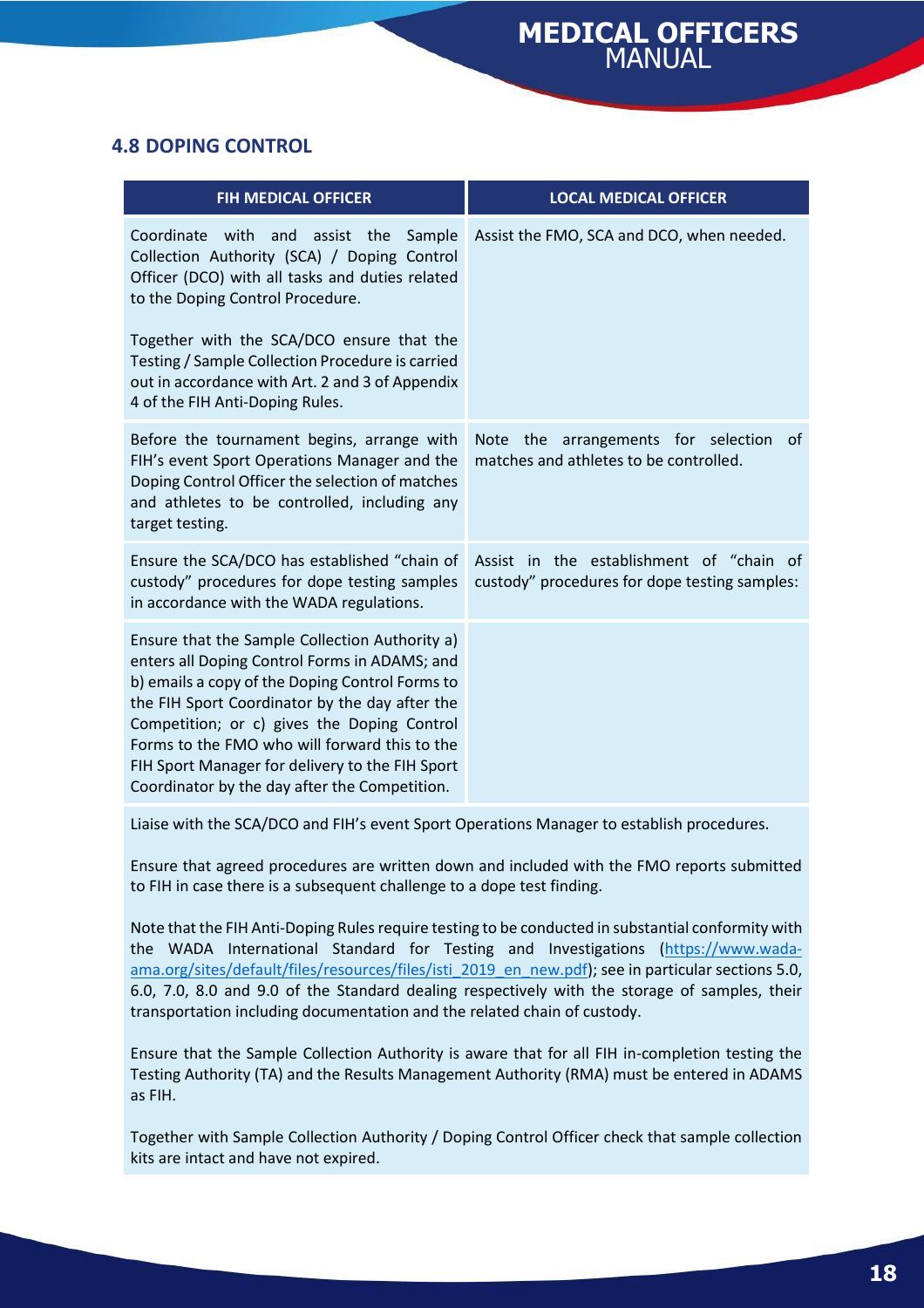## <span id="page-18-0"></span>**5. ACTIONS DURING THE TOURNAMENT**

#### <span id="page-18-1"></span>**5.1 DOPING CONTROL**

| <b>FIH MEDICAL OFFICER</b>                                                                                                                                                                                                                                                                                                                                                                       | <b>LOCAL MEDICAL OFFICER</b>                                                                   |
|--------------------------------------------------------------------------------------------------------------------------------------------------------------------------------------------------------------------------------------------------------------------------------------------------------------------------------------------------------------------------------------------------|------------------------------------------------------------------------------------------------|
| Arrange a time during the relevant matches for<br>the FIH's event Sport Operations Manager, in<br>the presence of the DCO, to select the players<br>to be tested. Act as an independent adjudicator<br>of the Draw. This is usually best done at half<br>time. Work with the DCO for the athlete<br>notification process making the connection<br>between the chaperone and the Team<br>manager. | Ensure that the DCO is aware of and attends the<br>selection of players to be tested.          |
| The player notification form is then completed<br>and given to the chaperone, who reports<br>immediately after the end of the match to the<br>team manager concerned.                                                                                                                                                                                                                            |                                                                                                |
| After ensuring that the players have been<br>notified, monitor the escort activity and, when<br>the athlete is ready to give a sample, go to the<br>Doping Control Station to observe that the<br>urine sampling procedure is carried out in<br>accordance with the FIH Anti- Doping Rules.                                                                                                      | Ensure that procedures are followed<br><i>in</i><br>accordance with the FIH Anti-Doping Rules. |
| Together with the DCO ensure that the athlete<br>completes and signs the Doping Control Form.<br>One copy is for the DCO to forward to the FIH<br>Office the day after the Competition, one copy<br>is for the Athlete, a special copy is to be sent to<br>the Laboratory, and an extra copy for<br>distribution as the FIH deems necessary.                                                     |                                                                                                |
| Should any results of doping controls be<br>reported to you, inform FIH's event Sport<br>Operations Manager immediately.                                                                                                                                                                                                                                                                         |                                                                                                |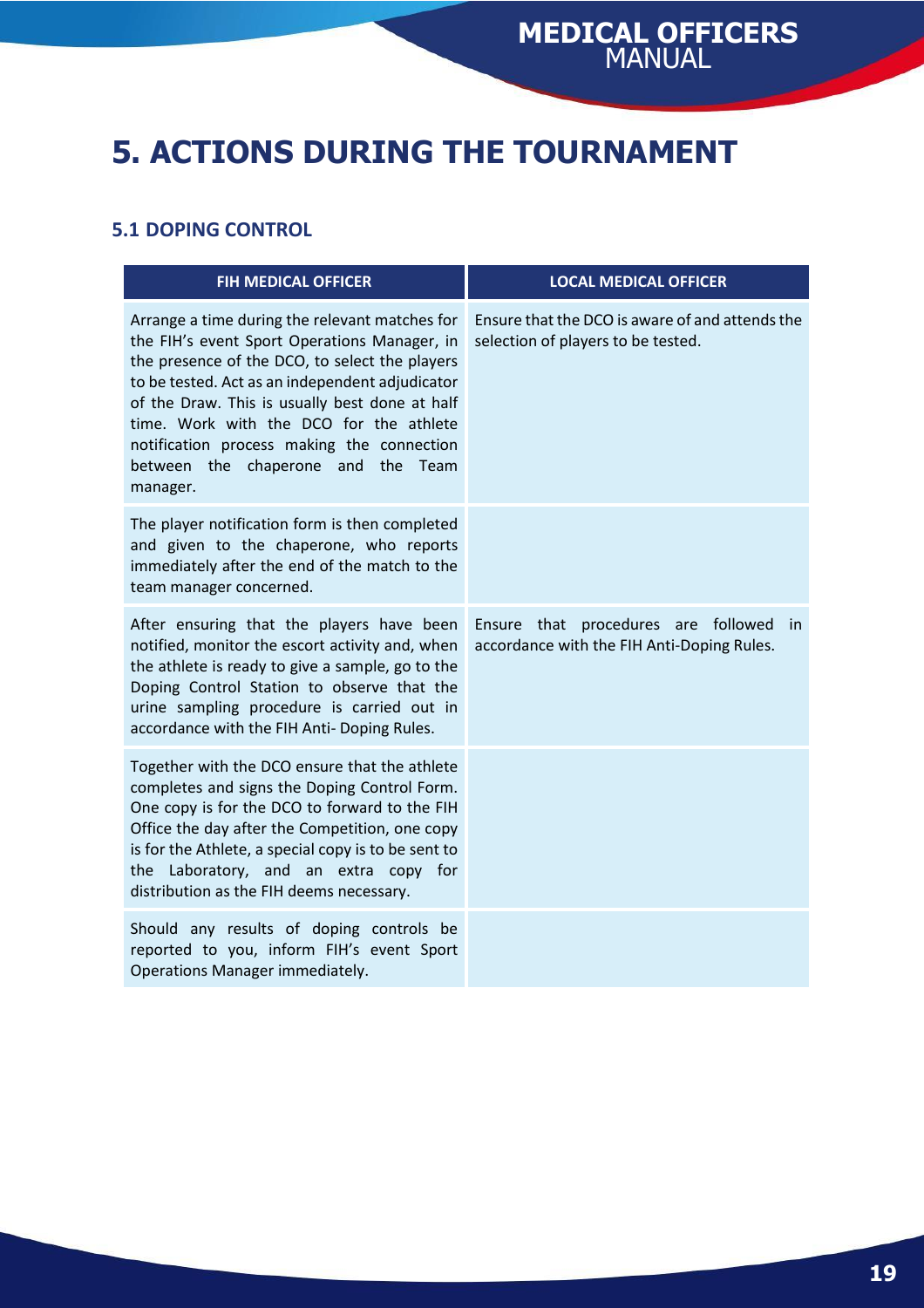#### <span id="page-19-0"></span>**5.2 INJURY INFORMATION**

| <b>FIH MEDICAL OFFICER</b>                                                                                                                                                                                                                                                                                                                                                                                                                                                                                                                                                                                                                                                                            | <b>LOCAL MEDICAL OFFICER</b>                                                                 |
|-------------------------------------------------------------------------------------------------------------------------------------------------------------------------------------------------------------------------------------------------------------------------------------------------------------------------------------------------------------------------------------------------------------------------------------------------------------------------------------------------------------------------------------------------------------------------------------------------------------------------------------------------------------------------------------------------------|----------------------------------------------------------------------------------------------|
| Injury information is collected as follows:<br>Injury Report form<br>Match<br>is<br>a<br>completed by officials at the technical<br>table for every injury which causes a<br>time stoppage;<br>you complete (in liaison with team<br>medical personnel) a Medical Incident<br>Report - Serious Injury form for any<br>injury which requires<br>significant diagnosis/treatment (e.g.<br>hospitalisation);<br>you ask the team medical personnel to<br>complete a Team Report - Injury<br>Summary for notable injuries (e.g.<br>injuries which require significant<br>treatment at the pitch side and/or<br>which result in a player being unable to<br>resume play in that or subsequent<br>matches). | Note how injury information is collected. Assist<br>the FMO with this activity as necessary. |
| Use your observations of each match and/or<br>contact with team medical personnel to<br>identify injuries which fall into the two latter<br>categories above. Ensure that team medical<br>personnel include relevant injuries in the Team<br>Report - Injury Summary.                                                                                                                                                                                                                                                                                                                                                                                                                                 |                                                                                              |
| Check that appropriate information is being<br>collected by technical table officials for the<br>Match Injury Report form.                                                                                                                                                                                                                                                                                                                                                                                                                                                                                                                                                                            |                                                                                              |
| Complete a Medical Incident Report - Serious<br>Injury form as and when necessary.                                                                                                                                                                                                                                                                                                                                                                                                                                                                                                                                                                                                                    |                                                                                              |
| Start collecting Team Reports/Injury Summary<br>from<br>forms<br>team<br>medical<br>personnel<br>immediately after the pool matches and collect<br>all remaining forms before any team departs<br>from the tournament.                                                                                                                                                                                                                                                                                                                                                                                                                                                                                |                                                                                              |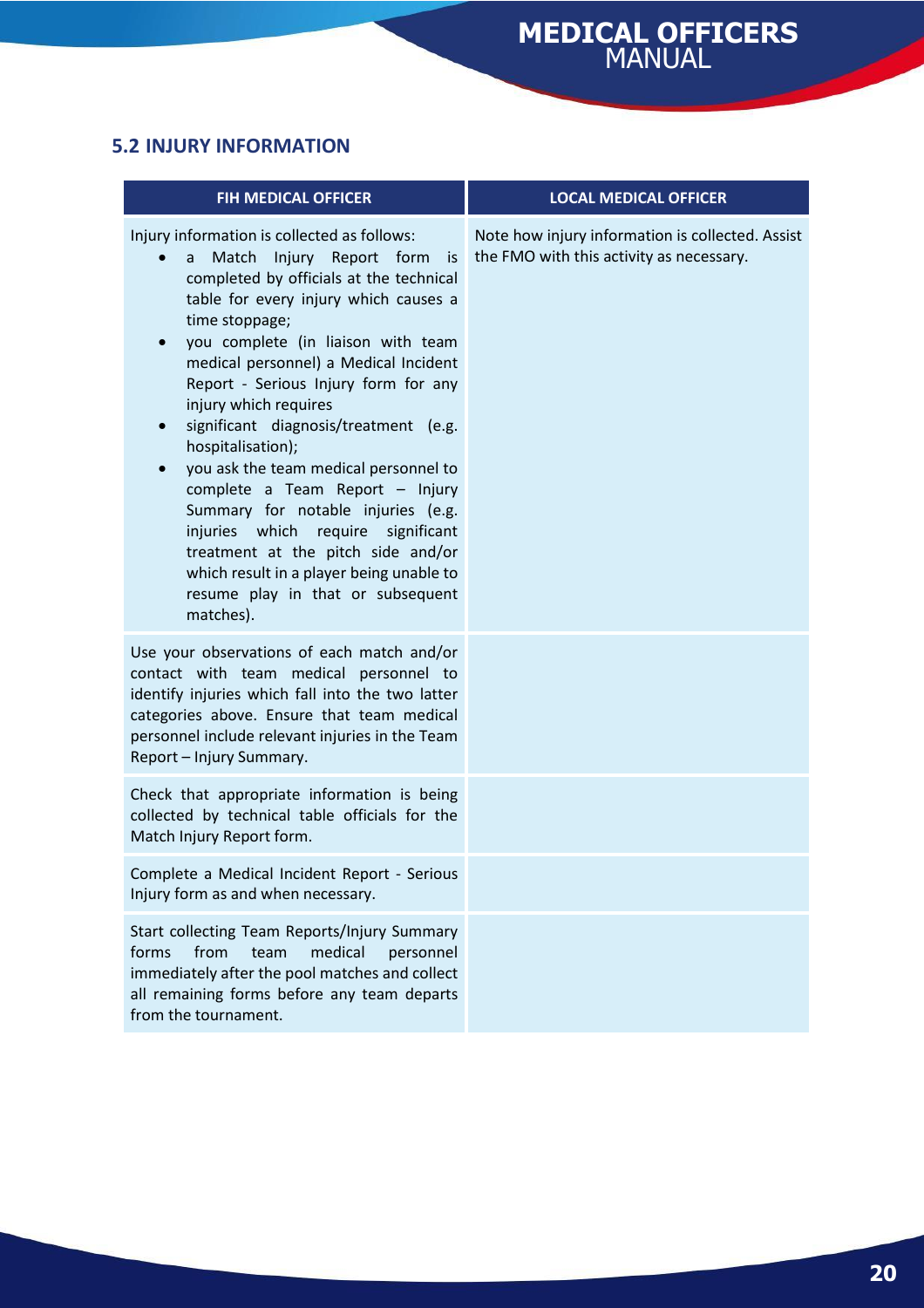### <span id="page-20-0"></span>**5.3 OTHER ACTIVITIES**

| <b>FIH MEDICAL OFFICER</b>                                                           | <b>LOCAL MEDICAL OFFICER</b>              |
|--------------------------------------------------------------------------------------|-------------------------------------------|
| Provide medical direction and support to<br>athletes, officials and event personnel. | Assist the FMO with any medical meetings. |
| Provide specific match support to teams<br>without a medical doctor present.         |                                           |
| Chair any medical meetings called during the<br>tournament.                          |                                           |
| Keep a brief note of the content of any<br>meetings.                                 |                                           |